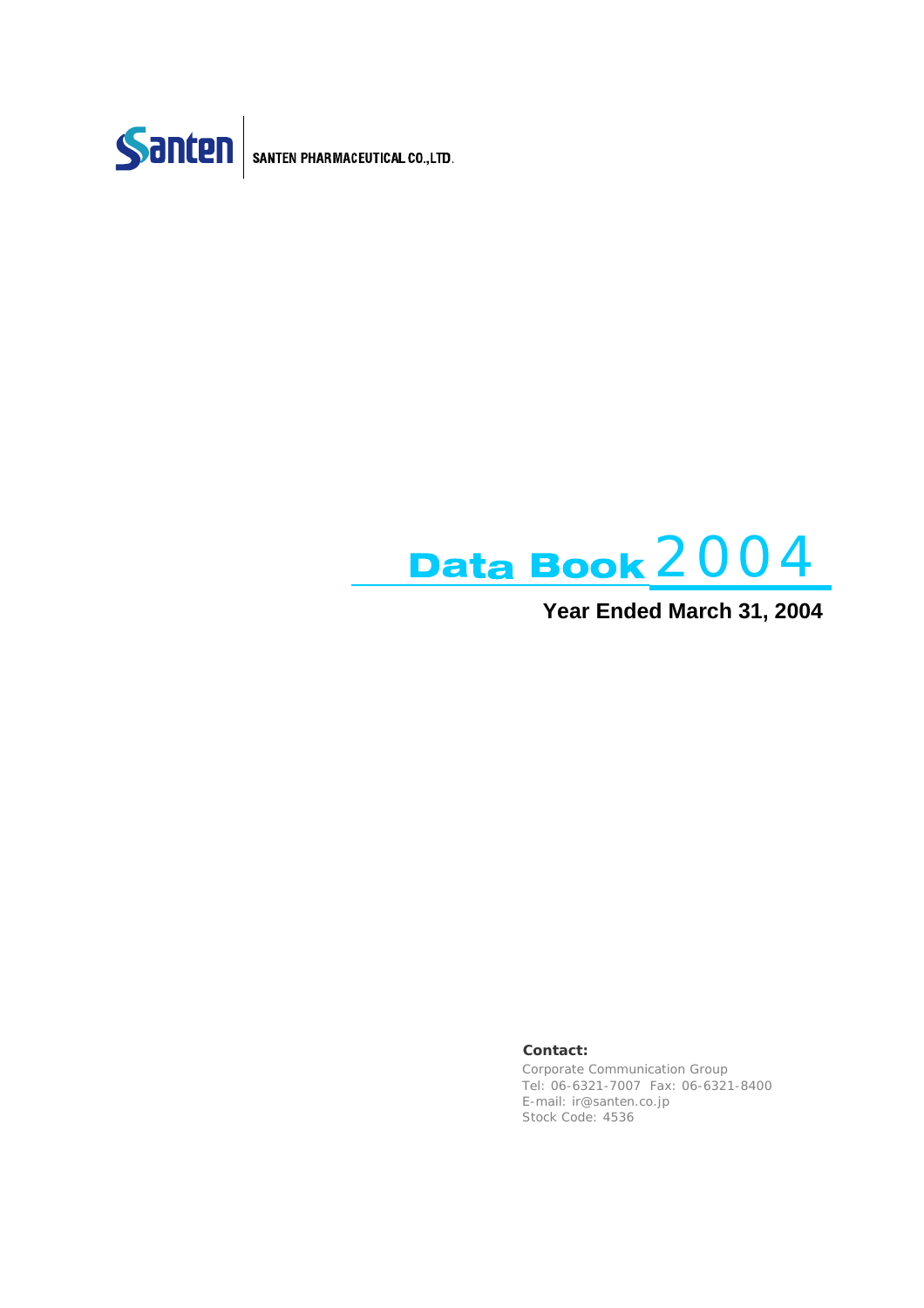# **2003-2005 Medium-term Management Plan**

To lay the groundwork for significant advances in the year ending March 31, 2007 and beyond, Santen will devote the next three years to thoroughly overhauling its earnings structure and bolstering its R&D capabilities. By doing so, Santen aims to evolve into a company that makes R&D - in the fields of ophthalmic and rheumatic/osteoarthritc treatments - the source of growth, in addition to its existing strength in sales and marketing.

## **I. Basic Objectives II. Financial Targets**

Billions of yen, except ROE

| 1. Restoration of    |
|----------------------|
| <b>Profitability</b> |

- **2. Strengthening of R&D**
- **3. Reinforcement of Organizational Strength**

|                  | Year ending | Year ended        |
|------------------|-------------|-------------------|
|                  | March 2006  | <b>March 2003</b> |
| Net sales        | 93.0        | 90.2              |
| Operating income | 18.0        | 12.6              |
| Net income       | 10.0        | 8.5               |
| Return on equity | 10.0%       | 8.8%              |
|                  |             |                   |
|                  |             |                   |

| nding | Year ended        |
|-------|-------------------|
| 2006  | <b>March 2003</b> |
| 93.0  | 90.2              |
| 18.0  | 12.6              |
| 10.0  | 8.5               |
| 10.0% | 8.8%              |
|       |                   |

### **III. Key Issues**

### **1. Restoration of Profitability**

- Early profitability of U.S. operations
- □ Reduction of expenses
- □ Maintenance and improvement of domestic earnings base

### **2. Strengthening of R&D**

- □ Accelerating new product development
- $\Box$  Enhancing the pipeline of drug candidates through focused resource allocation

### **3. Reinforcement of Organizational Strength**

- □ Strengthening of corporate governance
- $\Box$  Employee education and enhancement of organizational management capabilities

Note: For details, please visit our Web site (http://www.santen.co.jp/ir/en/news/pdf/200302202.pdf).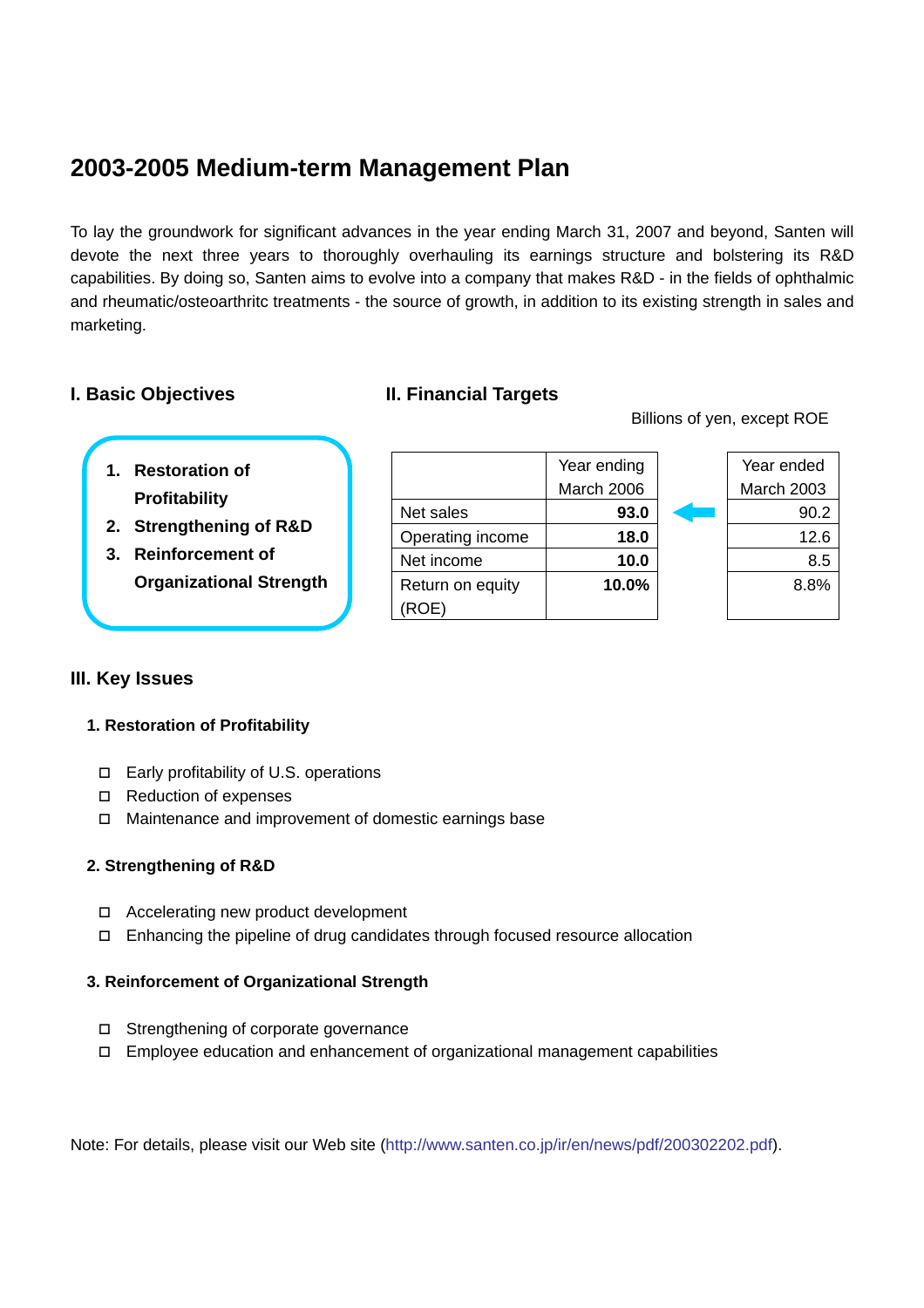# Contents



| <b>Financial highlights</b>         |                                              |                                                              | $\overline{2}$ |
|-------------------------------------|----------------------------------------------|--------------------------------------------------------------|----------------|
|                                     |                                              | Consolidated financial summary                               | 2              |
|                                     |                                              | Consolidated balance sheets summary                          | $\overline{2}$ |
|                                     |                                              | Consolidated financial indexes                               | $\overline{c}$ |
|                                     |                                              | Consolidated - other figures                                 | $\overline{2}$ |
|                                     |                                              | Non-consolidated financial summary                           | 2              |
| <b>Consolidated nformation</b>      |                                              |                                                              | 4              |
|                                     | Consolidated income statements               |                                                              | $\overline{4}$ |
|                                     | Income statements details                    |                                                              | 5              |
|                                     |                                              | Net sales                                                    | 5              |
|                                     |                                              | Selling, general and administrative expenses                 | 5              |
|                                     |                                              | Other income and expenses                                    | 5              |
|                                     |                                              | Extraordinary gain and loss                                  | 5              |
|                                     | Sales details                                |                                                              | 6              |
|                                     |                                              |                                                              |                |
|                                     |                                              | Sales of major prescription pharmaceuticals                  | 6              |
|                                     |                                              | Sales by division                                            | 8              |
|                                     | Breakdown by region                          |                                                              | $\mathbf Q$    |
|                                     |                                              | Breakdown by geographic segment                              | 9              |
|                                     |                                              | Overseas sales                                               | 9              |
|                                     | Consolidated balance sheets                  |                                                              | 10             |
|                                     |                                              | Assets                                                       | 10             |
|                                     |                                              | Liabilities and shareholders' equity                         | 11             |
|                                     | Consolidated statements of cash flows        |                                                              | 12             |
|                                     | Capital expenditures and number of employees |                                                              | 13             |
|                                     |                                              | Capital expenditures                                         | 13             |
|                                     |                                              |                                                              |                |
|                                     |                                              | Depreciation and amortization                                | 13             |
|                                     |                                              | Lease expenses                                               | 13             |
|                                     |                                              | Number of employees                                          | 13             |
|                                     | Affiliated companies                         |                                                              | 14             |
|                                     |                                              | Santen group                                                 | 14             |
|                                     |                                              | Subsidiaries                                                 | 14             |
| <b>Non-consolidated information</b> |                                              |                                                              | 16             |
|                                     | Non-consolidated income statements           |                                                              | 16             |
|                                     |                                              | Selling, general and administrative expenses                 | 16             |
|                                     |                                              | Sales by division                                            | 17             |
|                                     | Non-consolidated balance sheets              |                                                              | 18             |
|                                     |                                              | Assets                                                       | 18             |
|                                     |                                              |                                                              | 19             |
|                                     |                                              | Liabilities and shareholders' equity                         |                |
| <b>Reference information</b>        |                                              |                                                              | 20             |
|                                     | Research & development                       |                                                              | 20             |
|                                     |                                              | Pipeline of prescription pharmaceuticals                     | 20             |
|                                     |                                              | Pipeline of medical devices                                  | 21             |
|                                     |                                              | Changes from November 5, 2003                                | 21             |
|                                     |                                              | Number of employees in R&D divisions                         | 21             |
|                                     | Pharmaceutical market in Japan               |                                                              | 22             |
|                                     |                                              | Revision of National Health Insurance (NHI) drug prices      | 22             |
|                                     |                                              |                                                              |                |
|                                     |                                              | Major healthcare reforms                                     | 22             |
|                                     |                                              | Market shares                                                | 23             |
|                                     |                                              | Market shares by therapeutic area - prescription ophthalmics | 23             |
|                                     | Stock information                            |                                                              | 24             |
|                                     |                                              | Stock price                                                  | 24             |
|                                     |                                              | Major shareholders                                           | 24             |
|                                     |                                              | Shares, convertible bonds and stock option                   | 24             |
|                                     |                                              | Breakdown of shareholding by number of shares                | 25             |
|                                     |                                              | Breakdown of shareholding by number of shareholders          | 25             |
|                                     |                                              |                                                              |                |
|                                     | News releases                                |                                                              | 26             |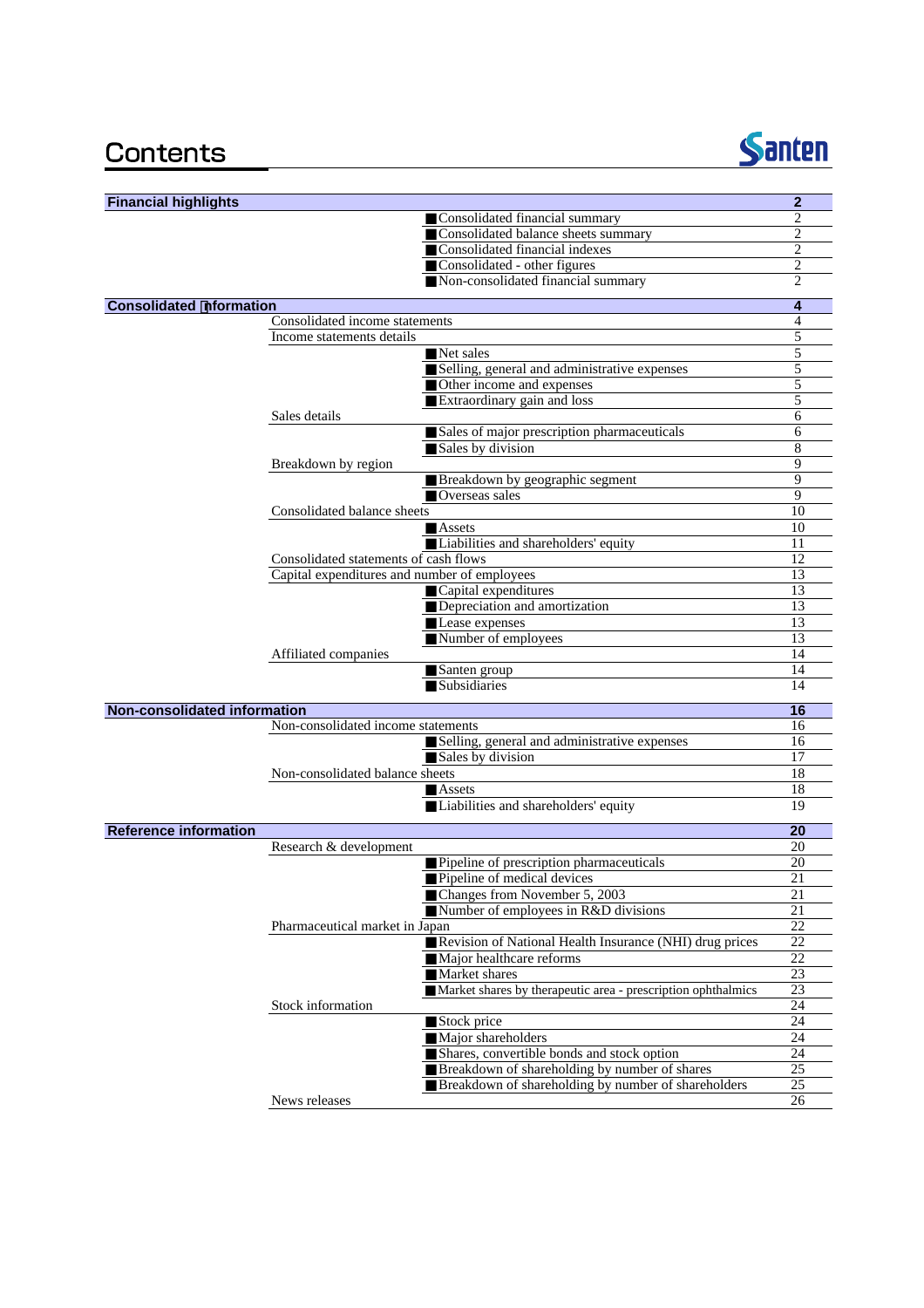# **Financial highlights**

### 【**Consolidated**】

| <b>Financial summary</b>   |        |        |        |        |        |                       |                         | (Millions of yen)     |
|----------------------------|--------|--------|--------|--------|--------|-----------------------|-------------------------|-----------------------|
| <b>Year ended March 31</b> | 2000   | 2001   | 2002   | 2003   | 2004   | % Change<br>2004/2003 | 2005<br><b>Estimate</b> | % Change<br>2005/2004 |
| Net sales                  | 83,577 | 88.448 | 88,966 | 90,252 | 89,857 | $-0.4$                | 86,000                  | $-4.3$                |
| Operating income           | 17.508 | 16,538 | 11,790 | 12.697 | 14,525 | 14.4                  | 14,000                  | $-3.6$                |
| Ordinary income            | 17.445 | 16,897 | 12,107 | 12,899 | 15,790 | 22.4                  | 13,800                  | $-12.6$               |
| Net income                 | 7.941  | 7,713  | 5,305  | 8,502  | 6,321  | $-25.7$               | 8,000                   | 26.6                  |
| Dividends per share (yen)  | 12     | 20     | 20     | 20     | 40     |                       | 40                      |                       |
| Payout ratio (%)           | 14.4   | 24.6   | 34.9   | 21.4   | 55.8   |                       |                         |                       |

| Balance sheets summary     |         |         |         |         |         | (Millions of yen)     |
|----------------------------|---------|---------|---------|---------|---------|-----------------------|
| <b>Year ended March 31</b> | 2000    | 2001    | 2002    | 2003    | 2004    | % Change<br>2004/2003 |
| Total assets               | 149.968 | 153.242 | 152,103 | 147.147 | 150.237 | 2.1                   |
| Shareholders' equity       | 95.669  | 94.834  | 95.101  | 97.125  | 103.499 | 6.6                   |
| Interest-bearing debts     | 25.747  | 25.092  | 24.466  | 23,047  | 12.686  | $-45.0$               |

#### Financial indexes

| <b>Year ended March 31</b>          | 2000   | 2001   | 2002   | 2003   | 2004   | % Change<br>2004/2003 | 2005<br><b>Estimate</b> | % Change<br>2005/2004 |
|-------------------------------------|--------|--------|--------|--------|--------|-----------------------|-------------------------|-----------------------|
| EPS (yen)                           | 83.54  | 81.32  | 57.34  | 93.67  | 71.65  | $-23.5$               | 90.98                   | 27.0                  |
| Debt equity ratio (times)           | 0.27   | 0.26   | 0.25   | 0.23   | 0.12   |                       |                         |                       |
| PER (times)                         | 26.3   | 27.3   | 25.3   | 12.3   | 24.3   |                       |                         |                       |
| PBR (times)                         | 2.35   | 2.17   | 1.38   | 1.04   | 1.50   |                       |                         |                       |
| $ROE$ $(\%)$                        | 8.6    | 8.1    | 5.6    | 8.8    | 6.3    |                       |                         |                       |
| * Free cash flows (millions of yen) | 6.862  | 1,889  | 356    | 8.762  | 19,971 | 127.9                 |                         |                       |
| * EBITDA (millions of yen)          | 20,608 | 21,633 | 18.479 | 14.738 | 18.660 | 26.6                  |                         |                       |

\*Free cash flows = (Cash flows from operating activities) - (Capital expenditures)

\*EBITDA = (Income before income taxes) + (Interest expenses) + (Depreciation and amortization)

### Other figures

| <b>Year ended March 31</b>             | <b>2000</b> | 2001   | 2002   | 2003   | 2004   | % Change<br>2004/2003 | 2005<br><b>Estimate</b> | % Change<br>2005/2004 |
|----------------------------------------|-------------|--------|--------|--------|--------|-----------------------|-------------------------|-----------------------|
| R&D expenses (millions of yen)         | 9.220       | 10.510 | 12.186 | 12.719 | 11.853 | $-6.8$                | 13.100                  | 10.5                  |
| Capital expenditures (millions of yen) | 2,222       | 3.039  | 8.516  | 4.134  | 2.871  | $-30.6$               | 2.890                   | 0.7                   |
| Depreciation and amortization          |             |        |        |        |        |                       |                         |                       |
| (millions of yen)                      | 4.045       | 4.336  | 3.837  | 3.638  | 3.914  | 7.6                   | 3.830                   | $-2.1$                |
| Number of employees                    | 2.093       | 2.167  | 2.463  | 2.500  | 2,335  |                       |                         |                       |

### 【**Non-consolidated**】

Financial summary

| <b>Year ended March 31</b>         | <b>2000</b> | 2001   | 2002   | 2003   | 2004   | % Change<br>2004/2003 | 2005<br><b>Estimate</b> | % Change<br>2005/2004 |
|------------------------------------|-------------|--------|--------|--------|--------|-----------------------|-------------------------|-----------------------|
| Net sales (millions of yen)        | 79.669      | 84.295 | 82,990 | 82,372 | 80,227 | $-2.6$                | 79,400                  | $-1.0$                |
| Operating income (millions of yen) | 17.596      | 18.712 | 15.586 | 17.329 | 17,469 | 0.8                   | 14.700                  | $-15.9$               |
| Ordinary income (millions of yen)  | 17.708      | 19.072 | 16.060 | 17.011 | 18,680 | 9.8                   | 15,000                  | $-19.7$               |
| Net income (millions of yen)       | 8.312       | 10.165 | 9.932  | 871    | 7.176  | 723.6                 | 9.200                   | 28.2                  |
| Dividends per share (yen)          | 12          | 20     | 20     | 20     | 40     |                       | 40                      |                       |
| Payout ratio (%)                   | 13.7        | 18.5   | 18.5   | 215.1  | 49.0   |                       |                         |                       |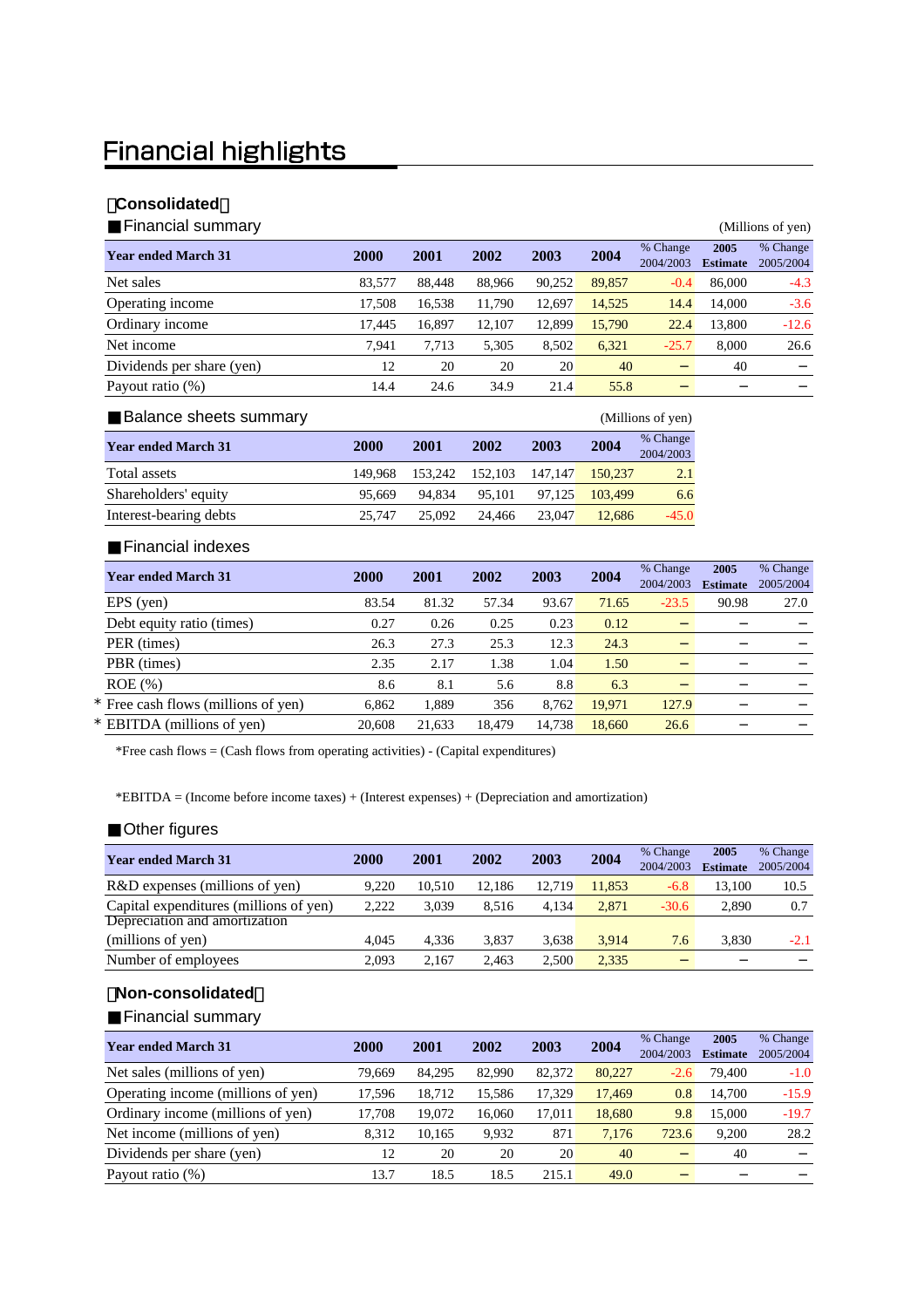















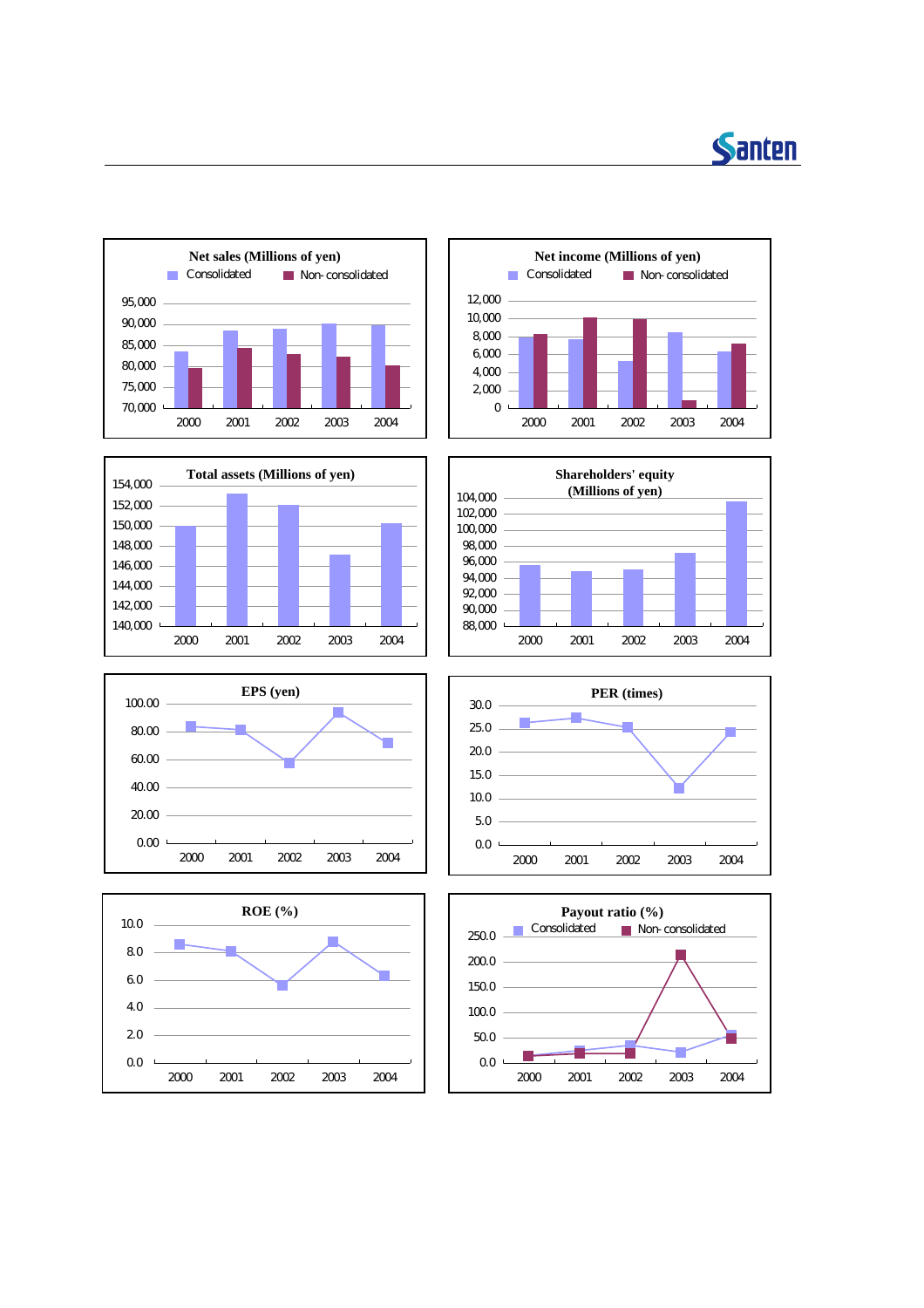# **Consolidated Information**

|                                              |          |          |        |        |          | (Millions of yen)     |
|----------------------------------------------|----------|----------|--------|--------|----------|-----------------------|
| <b>Year ended March 31</b>                   | 2000     | 2001     | 2002   | 2003   | 2004     | % Change<br>2004/2003 |
| <b>Net sales</b>                             | 83,577   | 88,448   | 88,966 | 90,252 | 89,857   | $-0.4$                |
| Cost of sales                                | 32,175   | 33,363   | 32,699 | 32,271 | 31,857   | $-1.3$                |
| (Percentage of net sales)                    | 38.5%    | 37.7%    | 36.8%  | 35.7%  | 35.4%    |                       |
| Gross profit                                 | 51,401   | 55,085   | 56,266 | 57,981 | 58,000   | 0.0                   |
| (Percentage of net sales)                    | 61.5%    | 62.3%    | 63.2%  | 64.3%  | 64.6%    |                       |
| Selling, general and administrative expenses | 33,893   | 38,546   | 44,475 | 45,284 | 43,474   | $-4.0$                |
| (Percentage to net sales)                    | 40.6%    | 43.6%    | 50.0%  | 50.2%  | 48.3%    |                       |
| R&D expenses                                 | 9,220    | 10,510   | 12,186 | 12,719 | 11,853   | $-6.8$                |
| (Percentage of net sales)                    | 11.0%    | 11.9%    | 13.7%  | 14.1%  | 13.2%    |                       |
| <b>Operating income</b>                      | 17,508   | 16,538   | 11,790 | 12,697 | 14,525   | 14.4                  |
| (Percentage to net sales)                    | 20.9%    | 18.7%    | 13.2%  | 14.1%  | 16.2%    |                       |
| Non-operating income                         | 1,338    | 1,414    | 1,128  | 1,269  | 2,908    | 129.1                 |
| Non-operating expenses                       | 1,400    | 1,055    | 811    | 1,066  | 1,643    | 54.0                  |
| <b>Ordinary income</b>                       | 17,445   | 16,897   | 12,107 | 12,899 | 15,790   | 22.4                  |
| (Percentage of net sales)                    | 20.9%    | 19.1%    | 13.6%  | 14.3%  | 17.6%    |                       |
| Extraordinary gain                           | 202      | 57       | 952    | 17     | 682      | 3,817.1               |
| <b>Extraordinary loss</b>                    | 3,225    | 1,434    | 380    | 2,969  | 2,698    | $-9.1$                |
| Income before income taxes                   | 14,422   | 15,520   | 12,678 | 9.947  | 13,774   | 38.5                  |
| (Percentage of net sales)                    | 17.3%    | 17.5%    | 14.3%  | 11.0%  | 15.3%    |                       |
| Income taxes - current                       | 8,508    | 8,973    | 6,932  | 463    | 8,750    | 1,789.4               |
| Income taxes - deferred                      | $-2,027$ | $-1,166$ | 440    | 981    | $-1,297$ | $-232.2$              |
| <b>Net income</b>                            | 7,941    | 7,713    | 5,305  | 8,502  | 6,321    | $-25.7$               |
| (Percentage of sales)                        | 9.5%     | 8.7%     | 6.0%   | 9.4%   | 7.0%     |                       |

## Exchange rates

| -                          |        |        |        |        |        | (Yen)                   |
|----------------------------|--------|--------|--------|--------|--------|-------------------------|
| <b>Year ended March 31</b> | 2000   | 2001   | 2002   | 2003   | 2004   | 2005<br><b>Estimate</b> |
| Exchange rate: US dollar   | 106.15 | 110.54 | 125.57 | 121.87 | 113.29 | 110.00                  |
| Euro                       | 106.32 | 100.02 | 110.07 | 119.93 | 132.40 | 128.00                  |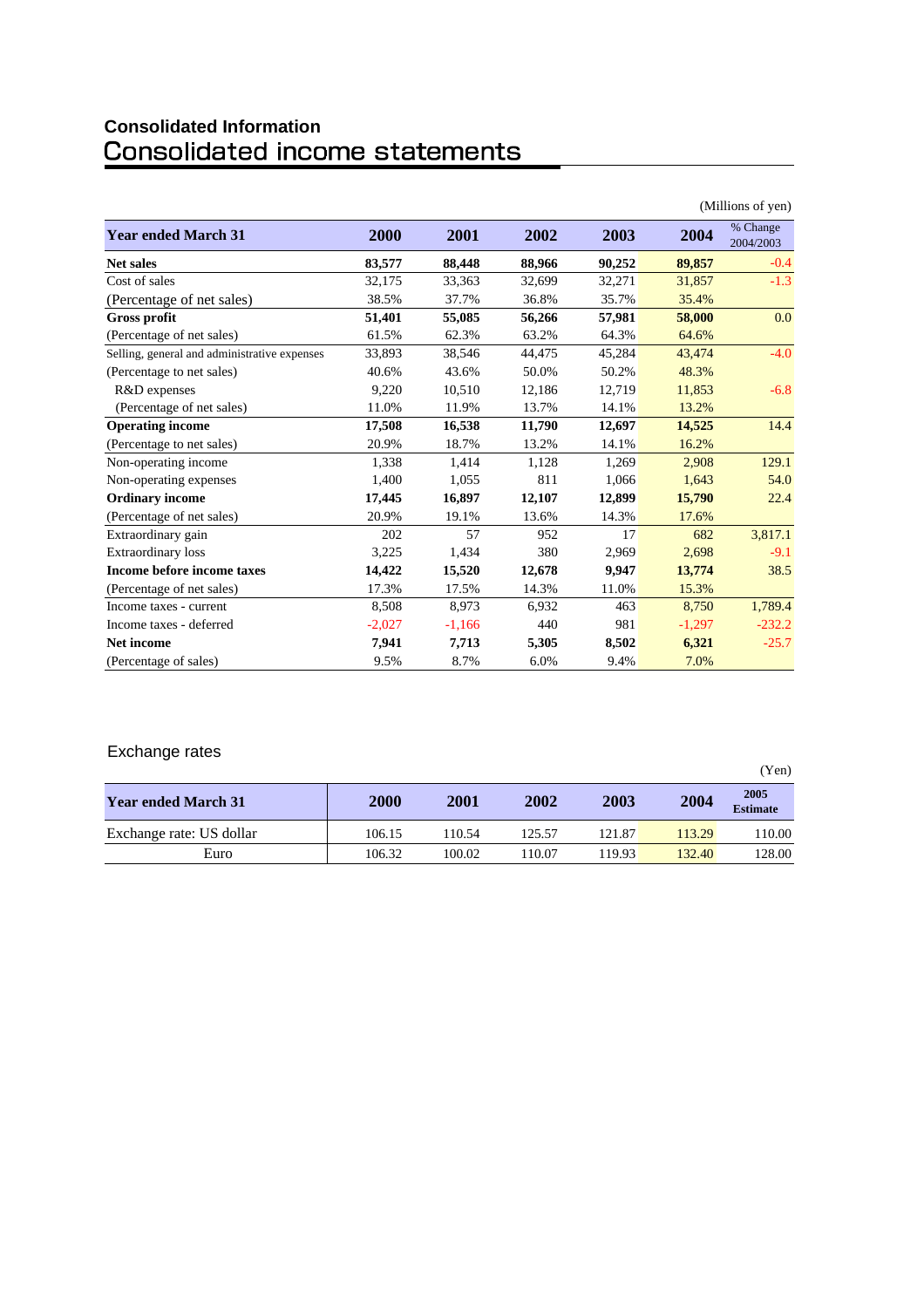

## Major change in income statements

| Net sales                          |                 |                 | (Millions of yen)   |
|------------------------------------|-----------------|-----------------|---------------------|
| <b>Year ended March 31</b>         | <b>Domestic</b> | <b>Overseas</b> | Change<br>2004/2003 |
| Prescription pharmaceuticals       | $-1,142$        | 1,858           | 716                 |
| Ophthalmic                         | $-1,292$        | 1,915           | 622                 |
| Anti-rheumatic                     | 325             | 12              | 338                 |
| Other prescription pharmaceuticals | $-175$          | $-70$           | $-244$              |
| OTC pharmaceuticals                | $-966$          | $-18$           | $-984$              |
| Medical devices                    | 24              | $-28$           | $-4$                |
| <b>Others</b>                      | $-172$          | 49              | $-123$              |
| Total                              | $-2,255$        | 1,861           | $-395$              |

\*The figure represents fluctuation from the previous year.

### Selling, general and administrative expenses (Millions of yen)

| <b>Year ended March 31</b> | 2000  | 2001   | 2002   | 2003   | 2004   | % Change<br>2004/2003 |
|----------------------------|-------|--------|--------|--------|--------|-----------------------|
| Personnel expenses         | 9.615 | 10.049 | 11.919 | 12.084 | 11.313 | $-6.4$                |
| Sales promotion expenses   | 2.499 | 3,366  | 4.014  | 4.253  | 4.201  | $-1.2$                |
| Royalty expenses           | 2.174 | 2.552  | 2.457  | 2.173  | 2,279  | 4.9                   |
| Advertising expenses       | 2.183 | 1.578  | 2.189  | 2.218  | 1.948  | $-12.2$               |
| R&D expenses               | 9.220 | 10.510 | 12.186 | 12.719 | 11.853 | $-6.8$                |

### Other income and expenses (Millions of yen)

| <b>Year ended March 31</b>                 | 2000 | 2001 | 2002 | 2003 | 2004     | % Change<br>2004/2003 |
|--------------------------------------------|------|------|------|------|----------|-----------------------|
| Interest and dividend income               | 565  | 578  | 304  | 268  | 239      | $-10.5$               |
| Royalty income                             | 189  |      |      |      |          |                       |
| Interest expenses                          | 461  | 430  | 465  | 480  | 365      | $-23.9$               |
| Loss on sales of investment securities     | 42   |      |      |      | $\theta$ | 0.0                   |
| Loss on valuation of investment securities | 134  |      |      |      |          |                       |
| Amortization expenses of goodwill          | 590  | 239  | 263  | 287  | 317      | 10.4                  |

### Extraordinary gain and loss (Millions of yen)

| <b>Year ended March 31</b>                 | 2000  | 2001 | 2002 | 2003  | 2004 |
|--------------------------------------------|-------|------|------|-------|------|
| Gain on settlement of suit regarding       |       |      | 886  |       |      |
| <b>Princeton Bonds</b>                     |       |      |      |       |      |
| Gain on sale of investment securities      |       |      | 32   | 15    | 675  |
| Loss on valuation of investment securities | 991   |      | 178  | 601   | 200  |
| Amortization of unfunded portion of        |       |      |      |       |      |
| retirement benefit obligation              | 2,037 |      |      |       |      |
| Loss on withdrawal of OTC products         |       | 906  |      |       |      |
| Special premium payment incurred           |       |      |      |       |      |
| upon secession from pension fund           |       |      |      | 2.202 |      |
| Retirement benefit for carrier             |       |      |      |       | 719  |
| development support                        |       |      |      |       |      |
| Loss on discontinued operation of          |       |      |      |       | 855  |
| affiliates                                 |       |      |      |       |      |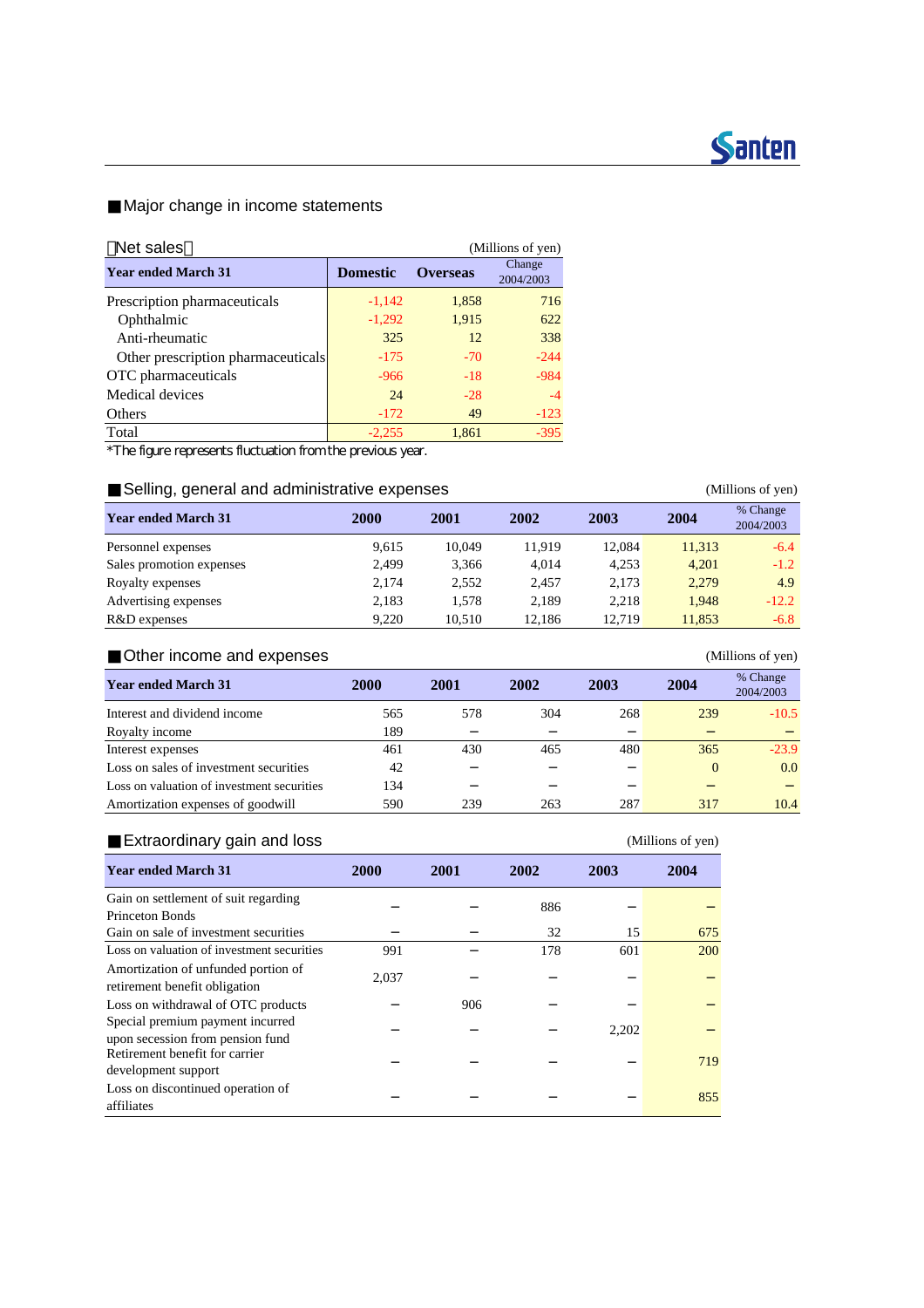# Sales details

| <u>Calco of major prosomption pharmaceationic</u><br><b>Therapeutic category</b> | <b>Generic name/formulation</b>               | <b>Brand name</b>    | <b>Region</b> | <b>Launched</b> |  |
|----------------------------------------------------------------------------------|-----------------------------------------------|----------------------|---------------|-----------------|--|
|                                                                                  |                                               |                      |               |                 |  |
|                                                                                  | levofloxacin/ophthalmic solution              | Cravit               | Japan         | Apr- $00$       |  |
| Bacterial conjunctivitis                                                         |                                               | <b>Ouixin</b>        | U.S.A.        | $Nov-00$        |  |
|                                                                                  | ofloxacin/ophthalmic solution                 | <b>Tarivid</b>       | Japan         | Sep-87          |  |
|                                                                                  | timolol maleate/ophthalmic solution           | <b>Timoptol</b>      | Japan         | $Sep-81$        |  |
|                                                                                  | timotol maleate/                              | <b>Timoptol XE</b>   | Japan         | Nov-99          |  |
| Glaucoma                                                                         | long-acting ophthalmic solution               |                      |               |                 |  |
|                                                                                  | dipivefrine hydrochloride                     | Pivalephrine         | Japan         | Dec-88          |  |
|                                                                                  | bunazosin hydrochloride                       | <b>Detantol</b>      | Japan         | $Sep-01$        |  |
|                                                                                  | timolol ophthalmic solution                   | <b>Betimol</b>       | U.S.A.        | Jun-95          |  |
|                                                                                  | levocabastine hydrochloride/                  | Livostin             |               | $Jan-01$        |  |
|                                                                                  | ophthalmic solution                           |                      | Japan         |                 |  |
| Allergy                                                                          | pemirolast potassium/ophthalmic solution      | <b>Alegysal</b>      | Japan         | Apr-95          |  |
|                                                                                  |                                               | <b>Alamast</b>       | U.S.A.        | $Jul-00$        |  |
|                                                                                  | ketotifen fumarate/ophthalmic solution        | <b>Zaditen</b>       | Japan         | Jul-91          |  |
| Corneal disease                                                                  | sodium hyaluronate/ophthalmic solution        | <b>Hyalein</b>       | Japan         | $Jun-95$        |  |
| Inflammation                                                                     | fluorometholone/ophthalmic solution           | <b>Flumetholon</b>   | Japan         | $Oct-75$        |  |
| Early-stage senile cataract                                                      | pirenoxine/ophthalmic solution                | <b>Kary Uni</b>      | Japan         | Jul-92          |  |
| Adjuvant for ophthalmic operations                                               | sodium hyaluronate/                           |                      |               |                 |  |
|                                                                                  | adjuvant for ophthalmic operations            | <b>Opegan Hi</b>     | Japan         | Jan- $95$       |  |
| Perfusate/lotion                                                                 | oxiglutatione/ophthalmic perfusate and lotion | <b>BSS Plus</b>      | Japan         | Jan-92          |  |
| Rheumatoid arthritis                                                             | bucillamine/tablet                            | <b>Rimatil</b>       | Japan         | $Sep-87$        |  |
|                                                                                  | salazosulfapyridine/enteric coated tablet     | <b>Azulfidine EN</b> | Japan         | Dec-95          |  |

#### Sales of major prescription pharmaceuticals

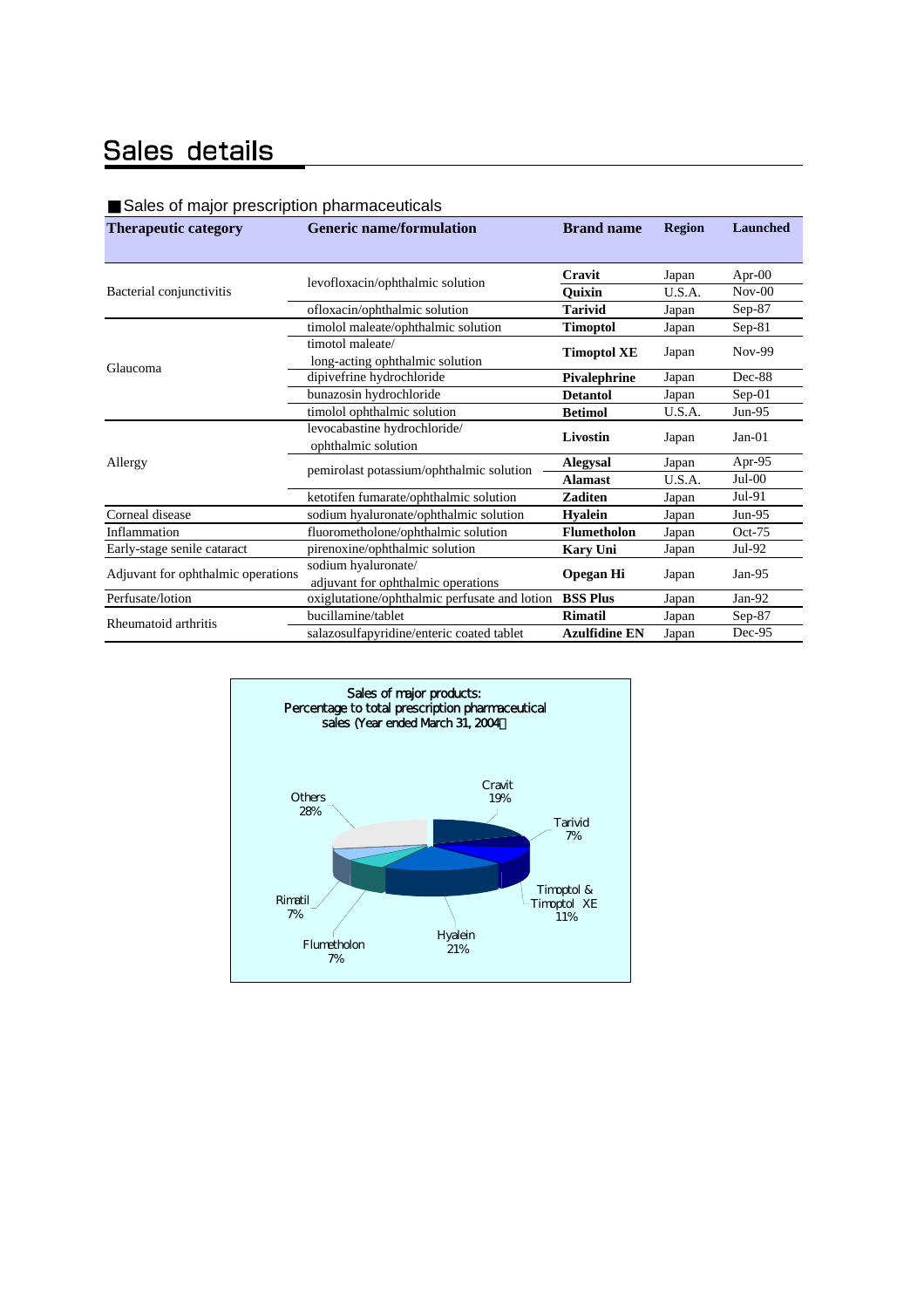

| (Millions of yen)    |                      |                         |                      |        |        |                     |        |        |
|----------------------|----------------------|-------------------------|----------------------|--------|--------|---------------------|--------|--------|
|                      |                      | Year ended March 31     |                      |        |        | Year ended March 31 |        |        |
| <b>Brand name</b>    | %Change<br>2005/2004 | 2005<br><b>Estimate</b> | %Change<br>2004/2003 | 2004   | 2003   | 2002                | 2001   | 2000   |
| Cravit               | $-7.9$               | 11,930                  | 2.1                  | 12,957 | 12,691 | 12,338              | 8,543  |        |
| Quixin               |                      | $\star$                 | 41.6                 | 1,982  | 1,399  | 545                 | 189    |        |
| <b>Tarivid</b>       | $-17.1$              | 4,020                   | $-12.9$              | 4,847  | 5,566  | 7,184               | 11,639 | 17,838 |
| <b>Timoptol</b>      | $-9.8$               | 4,370                   | $-8.4$               | 4,846  | 5,289  | 5,745               | 6,363  | 7,418  |
| <b>Timoptol XE</b>   | 4.4                  | 2,770                   | 7.1                  | 2,654  | 2,477  | 2,145               | 1,634  | 514    |
| Pivalephrine         | $-6.8$               | 440                     | $-24.8$              | 472    | 628    | 848                 | 1,135  | 1,693  |
| <b>Detantol</b>      | 15.8                 | 2,220                   | 27.9                 | 1,917  | 1,498  | 593                 |        |        |
| <b>Betimol</b>       |                      | $^\star$                | 64.9                 | 1,412  | 856    | 892                 | 229    | 387    |
| Livostin             | 39.6                 | 3,810                   | $-9.9$               | 2,729  | 3,028  | 2,225               | 1,204  |        |
| <b>Alegysal</b>      | 11.6                 | 780                     | $-17.6$              | 699    | 848    | 865                 | 1,016  | 1,011  |
| <b>Alamast</b>       |                      | $^\star$                | 131.5                | 462    | 199    | 207                 | 80     |        |
| <b>Zaditen</b>       |                      |                         |                      |        |        | 166                 | 4,718  | 4,643  |
| <b>H</b> valein      | 1.9                  | 14,160                  | 5.6                  | 13,893 | 13,156 | 12,130              | 10,758 | 9,281  |
| <b>Flumetholon</b>   | $-4.7$               | 4,440                   | $-11.0$              | 4,658  | 5,234  | 5,792               | 5,938  | 5,566  |
| <b>Kary Uni</b>      | $-2.9$               | 3,200                   | $-0.9$               | 3,295  | 3,326  | 3,092               | 2,909  | 2,743  |
| <b>Opegan Hi</b>     | 10.7                 | 2,510                   | $-1.7$               | 2,267  | 2,305  | 2,319               | 2,449  | 2,496  |
| <b>BSS Plus</b>      | $-25.6$              | 1,010                   | $-9.7$               | 1,358  | 1,505  | 2,010               | 2,058  | 2,086  |
| <b>Rimatil</b>       | 0.5                  | 4,860                   | 1.8                  | 4,836  | 4,751  | 4,685               | 4,380  | 4,209  |
| <b>Azulfidine EN</b> | 1.2                  | 3,170                   | 8.8                  | 3,132  | 2,880  | 2,605               | 2,349  | 2,095  |

\*Estimated sales for Quixin, Betimol and Alamast for the year ending March 2005 are not disclosed due to a sales transfer in the U.S.A.that took place in February 2004.

The estimated sales for the distributer for the year ending March 2005 in the U.S.A. are 1,590 million yen.

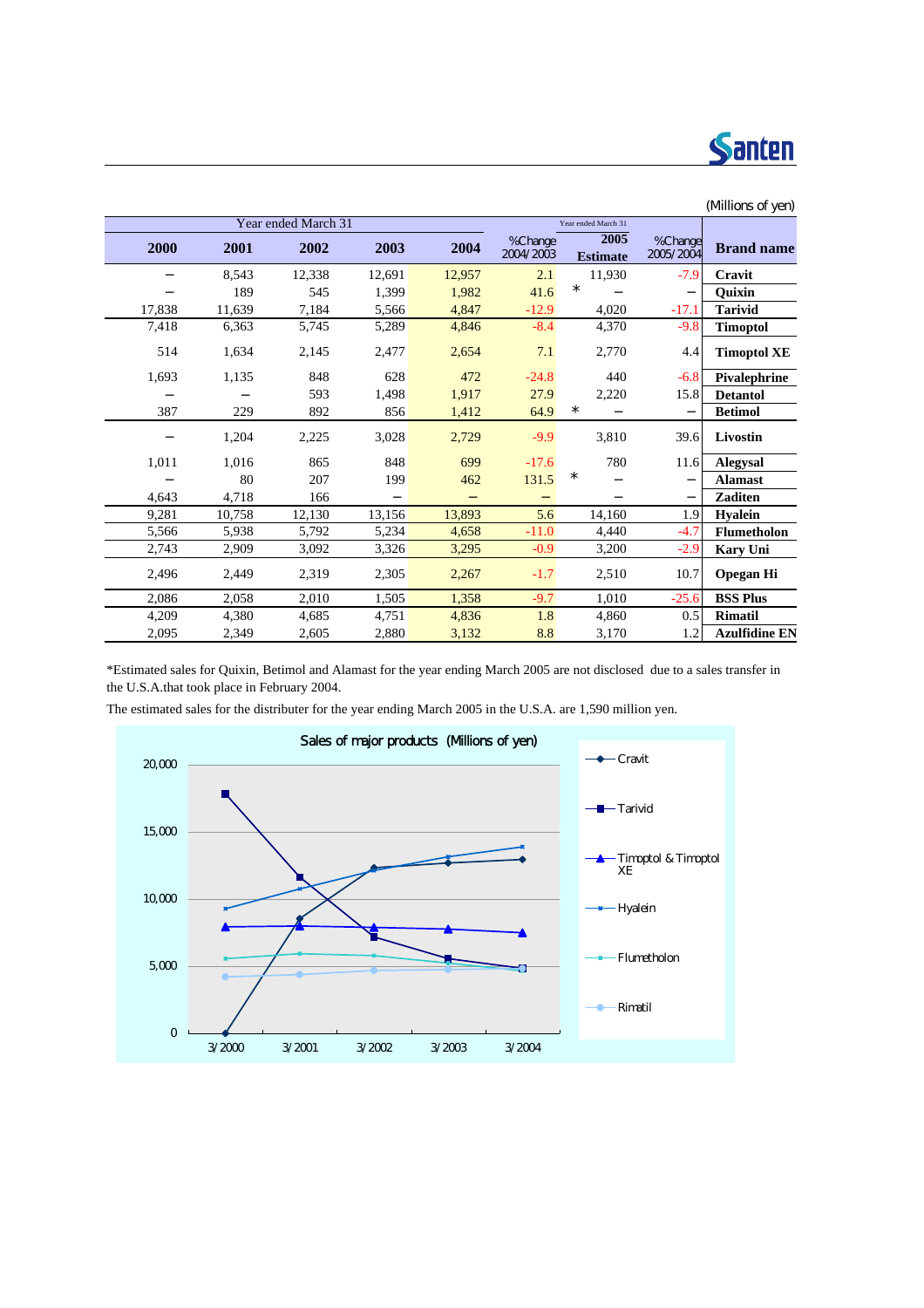# Sales details

| Sales by division                  |             |             |        |        |        | (Millions of yen)     |
|------------------------------------|-------------|-------------|--------|--------|--------|-----------------------|
| <b>Year ended March 31</b>         | <b>2000</b> | <b>2001</b> | 2002   | 2003   | 2004   | % Change<br>2004/2003 |
| Prescription pharmaceuticals       | 73,168      | 78,878      | 78.149 | 79.345 | 80,061 | 0.9                   |
| Ophthalmic                         | 65,561      | 71.231      | 70.043 | 71.122 | 71,744 | 0.9                   |
| Anti-rheumatic                     | 6.305       | 6.729       | 7.291  | 7.631  | 7.969  | 4.4                   |
| Other prescription pharmaceuticals | 1,301       | 916         | 814    | 591    | 347    | $-41.3$               |
| OTC pharmaceuticals                | 6.964       | 5.225       | 6.592  | 5.656  | 4.672  | $-17.4$               |
| Medical devices                    | 1.017       | 1,144       | 916    | 918    | 914    | $-0.4$                |
| Others                             | 2.425       | 3.170       | 3,308  | 4,332  | 4.209  | $-2.8$                |
| Total net sales                    | 83,577      | 88,448      | 88,966 | 90,252 | 89,857 | $-0.4$                |

| [Domestic]                         |             |        |        |        |        | (Millions of yen)     |
|------------------------------------|-------------|--------|--------|--------|--------|-----------------------|
| <b>Year ended March 31</b>         | <b>2000</b> | 2001   | 2002   | 2003   | 2004   | % Change<br>2004/2003 |
| Prescription pharmaceuticals       | 70,018      | 75.435 | 72,270 | 72,010 | 70.868 | $-1.6$                |
| Ophthalmic                         | 62,637      | 67.919 | 64,425 | 64,009 | 62,717 | $-2.0$                |
| Anti-rheumatic                     | 6,182       | 6,661  | 7.156  | 7.537  | 7.862  | 4.3                   |
| Other prescription pharmaceuticals | 1,198       | 853    | 688    | 463    | 288    | $-37.7$               |
| OTC pharmaceuticals                | 6.947       | 5.207  | 6.555  | 5.623  | 4.657  | $-17.2$               |
| Medical devices                    | 1.017       | 1.143  | 839    | 853    | 877    | 2.8                   |
| Others                             | 807         | 966    | 982    | 1.245  | 1.073  | $-13.8$               |
| Total net sales                    | 78.789      | 82.753 | 80.647 | 79.732 | 77,477 | $-2.8$                |
| Percentage of total net sales)     | 94.3%       | 93.6%  | 90.7%  | 88.3%  | 86.2%  |                       |

| [Overseas]<br>(Millions of yen)    |             |       |       |        |        |                       |  |  |  |
|------------------------------------|-------------|-------|-------|--------|--------|-----------------------|--|--|--|
| <b>Year ended March 31</b>         | <b>2000</b> | 2001  | 2002  | 2003   | 2004   | % Change<br>2004/2003 |  |  |  |
| Prescription pharmaceuticals       | 3.150       | 3.443 | 5.878 | 7.335  | 9.193  | 25.3                  |  |  |  |
| Ophthalmic                         | 2.924       | 3,312 | 5,617 | 7.112  | 9.027  | 26.9                  |  |  |  |
| Anti-rheumatic                     | 123         | 67    | 134   | 94     | 106    | 12.5                  |  |  |  |
| Other prescription pharmaceuticals | 103         | 63    | 126   | 128    | 58     | $-54.2$               |  |  |  |
| OTC drugs                          | 17          | 47    | 36    | 32     | 14     | $-55.3$               |  |  |  |
| Medical devices                    |             |       | 76    | 65     | 37     | $-43.2$               |  |  |  |
| Others                             | 1.618       | 2.204 | 2.325 | 3.086  | 3.135  | 1.6                   |  |  |  |
| Total overseas sales               | 4.788       | 5,695 | 8.318 | 10.519 | 12,380 | 17.7                  |  |  |  |
| (Percentage of total net sales)    | 5.7%        | 6.4%  | 9.3%  | 11.7%  | 13.8%  |                       |  |  |  |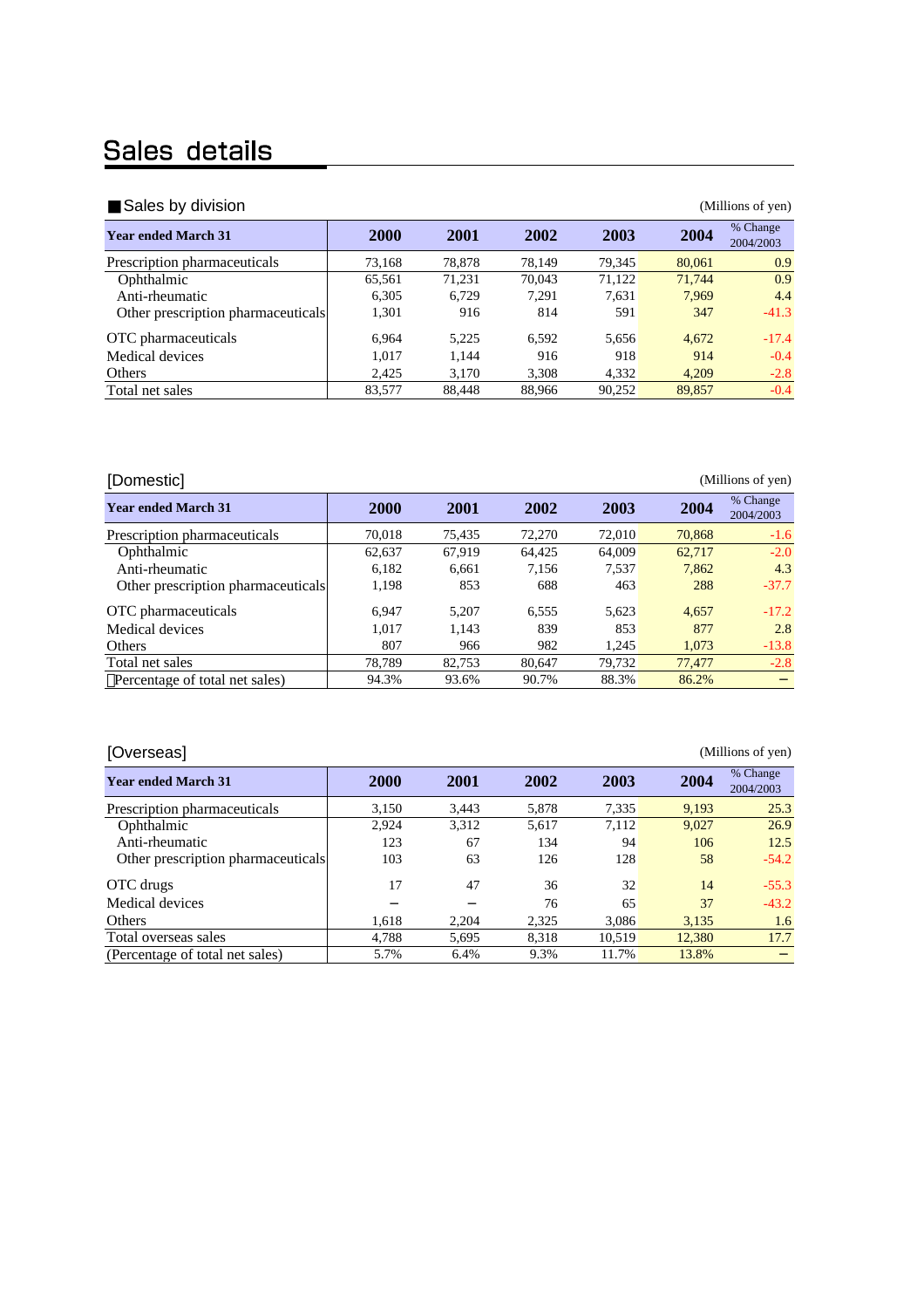# Breakdown by geographic segment



|                                             | <b>Year ended March 31</b>    | 2000        |       | 2001        |       | 2002         |      | 2003        |       | 2004               |       |
|---------------------------------------------|-------------------------------|-------------|-------|-------------|-------|--------------|------|-------------|-------|--------------------|-------|
|                                             |                               | Million yen | $\%$  | Million yen | $\%$  | Million yen  | $\%$ | Million yen | $\%$  | <b>Million</b> yen | %     |
|                                             | Japan                         | 79,781      | 95.4  | 84,138      | 95.1  | 82,623       | 92.9 | 81,857      | 90.7  | 79,338             | 88.3  |
| Net sales by                                | Europe                        | 2,907       | 3.5   | 3,016       | 3.4   | 4,844        | 5.4  | 6,642       | 7.4   | 8,848              | 9.8   |
| geographic segment                          | Others                        | 887         | 1.1   | 1,293       | 1.5   | 1,497        | 1.7  | 1,752       | 1.9   | 1,671              | 1.9   |
|                                             | Total                         | 83,577      | 100.0 | 88,448      | 100.0 | 88,966 100.0 |      | 90,252      | 100.0 | 89,857             | 100.0 |
|                                             | Japan                         | 57,385      |       | 59,951      |       | 64,263       |      | 61,865      |       | 60,004             |       |
|                                             | Europe                        | 3,428       |       | 6,187       |       | 9,327        |      | 11,442      |       | 12,603             |       |
|                                             | Others                        | 3,590       |       | 5,848       |       | 9,385        |      | 10,482      |       | 8,255              |       |
|                                             | Total                         | 64,404      |       | 71,987      |       | 82,976       |      | 83,790      |       | 80,863             |       |
| Operating expenses by<br>geographic segment | Corporate and<br>eliminations | 1,664       |       | $-77$       |       | $-5,800$     |      | $-6,234$    |       | $-5,531$           |       |
|                                             | Consolidated total            | 66,069      |       | 71,910      |       | 77,175       |      | 77,555      |       | 75,332             |       |
|                                             | Japan                         | 22,411      |       | 24,482      |       | 18,879       |      | 20,652      |       | 20,351             |       |
|                                             | Europe                        | $-117$      |       | $-2,307$    |       | $-3,384$     |      | $-3,816$    |       | $-2,599$           |       |
|                                             | Others                        | $-52$       |       | 45          |       | $-473$       |      | $-1,082$    |       | $-548$             |       |
|                                             | Total                         | 22,242      |       | 22,220      |       | 15,021       |      | 15,753      |       | 17,204             |       |
| Operating income by<br>geographic segment   | Corporate and<br>eliminations | $-4,734$    |       | $-5,681$    |       | $-3,230$     |      | $-3,056$    |       | $-2,678$           |       |
|                                             | Consolidated total            | 17,508      |       | 16,538      |       | 11,790       |      | 12,697      |       | 14,525             |       |

#### Breakdown by geographic segment

Europe: Finland, Sweden and Germany

Other: U.S.A., Taiwan and Korea

**Note:** Sales of prescription ophthalmics in the U.S.A. are included in sales in Europe.

#### Overseas sales

| Year ended March 31 | <b>2000</b> |      | 2001        |      |             | 2002        |              | 2003 | 2004         |      |
|---------------------|-------------|------|-------------|------|-------------|-------------|--------------|------|--------------|------|
|                     | Million yen | %    | Million yen | %    | Million yen | %           | Million yen  | %    | Million yen  | $\%$ |
| Europe              | 2.488       | 52.0 | 2.252       | 39.5 | 3.009       | 36.2        | 3.505        | 33.3 | 4.370        | 35.3 |
| North America       | 1.437       | 30.0 | 2.206       | 38.8 | 3.499       | 42.1        | 4.649        | 44.2 | 5.813 47.0   |      |
| Others              | 862         | 18.0 | 1.237       | 21.7 | 1.809       | 21.7        | 2.364        | 22.5 | 2.196        | 17.7 |
| Total               | 4,788 100.0 |      | 5,695 100.0 |      |             | 8.318 100.0 | 10.519 100.0 |      | 12.380 100.0 |      |

Europe: Finland, Sweden, Denmark, Russia and Germany

North America: U.S.A. and Canada

Other: Asian countries

**Note:** Overseas sales represent sales generated in countries or regions other than Japan by Santen Pharmaceutical Co., Ltd. and its subsidiaries.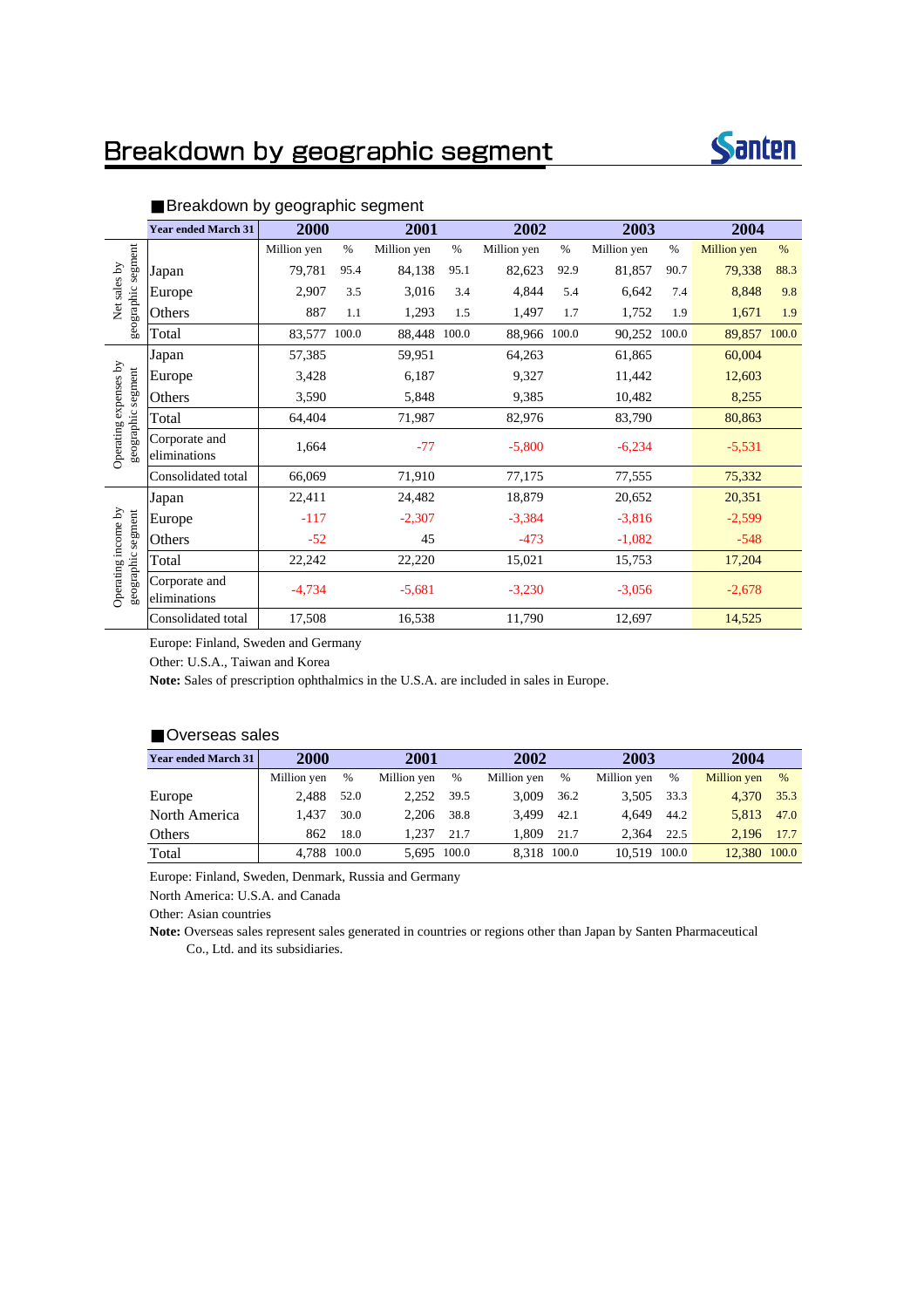# **Consolidated balance sheets**

| Assets                                      |               |      |                |      |               |      |               |      | (Millions of yen) |               |
|---------------------------------------------|---------------|------|----------------|------|---------------|------|---------------|------|-------------------|---------------|
| March 31                                    | 2000          |      | 2001           |      | 2002          |      | 2003          |      | 2004              |               |
|                                             |               | $\%$ |                | %    |               | $\%$ |               | $\%$ |                   | $\frac{0}{0}$ |
| <b>Current assets</b>                       | 82,218        | 54.8 | 88,025         | 57.4 | 86,064        | 56.6 | 83,431        | 56.7 | 91,230            | 60.7          |
| Cash and deposits                           | 31,119        |      | 27,293         |      | 24,185        |      | 23,136        |      | 33,629            |               |
| Notes receivable and accounts<br>receivable | 31,914        |      | 40,921         |      | 39,415        |      | 32,516        |      | 32,456            |               |
| Marketable securities                       | 5,080         |      | 3,189          |      | 4.131         |      | 7,771         |      | 9,303             |               |
| Inventories                                 | 11,183        |      | 11,986         |      | 12,371        |      | 11,684        |      | 10,393            |               |
| Deferred tax assets                         | 1,419         |      | 2,412          |      | 1,870         |      | 1,201         |      | 2,255             |               |
| Other current assets                        | 1,647         |      | 2,316          |      | 4,157         |      | 7,262         |      | 3,448             |               |
| Allowance for doubtful receivables          | $-146$        |      | $-94$          |      | $-67$         |      | $-141$        |      | $-256$            |               |
| <b>Fixed assets</b>                         | 64,128        | 42.8 | 65,215         | 42.6 | 66,038        | 43.4 | 63,716        | 43.3 | 59,006            | 39.3          |
| Tangible assets                             | 37,415        | 25.0 | 36,683         | 24.0 | 42,159        | 27.7 | 40,850        | 27.8 | 37,237            | 24.8          |
| Buildings and structures                    | 21,475        |      | 19,789         |      | 18,562        |      | 20,351        |      | 20,577            |               |
| Machinery, equipment and<br>vehicles        | 2,236         |      | 1,644          |      | 1,926         |      | 1,958         |      | 1,882             |               |
| Land                                        | 11,031        |      | 10,988         |      | 11,009        |      | 10,990        |      | 10,645            |               |
| Construction in progress                    | 177           |      | 1,750          |      | 8,200         |      | 4,966         |      | 1,750             |               |
| Other tangible assets                       | 2,495         |      | 2,511          |      | 2,460         |      | 2,582         |      | 2,382             |               |
| Intangible assets                           | 5,233         | 3.5  | 4,781          | 3.1  | 5,164         | 3.4  | 4,781         | 3.2  | 4,000             | 2.7           |
| Goodwill                                    | 1,804         |      | 1,556          |      | 2,260         |      | 1,598         |      | 1,323             |               |
| Softwear                                    | 884           |      | 721            |      | 992           |      | 911           |      | 1,207             |               |
| Consolidation adjustments                   |               |      |                |      | 17            |      | 13            |      | 10                |               |
| Other intangible assets                     | 2,544         |      | 2,504          |      | 1,893         |      | 2,256         |      | 1,458             |               |
| Investments and other assets                | 21,479        | 14.3 | 23,750         | 15.5 | 18,715        | 12.3 | 18,085        | 12.3 | 17,769            | 11.8          |
| Investment securities                       | 10,104        |      | 13,237         |      | 9,821         |      | 9,945         |      | 11,482            |               |
| Long-term deferred tax assets               | 2,568         |      | 1,826          |      | 2,515         |      | 2,331         |      | 1,814             |               |
| Others                                      | 8,812         |      | 8,687          |      | 6,392         |      | 5,808         |      | 4,476             |               |
| Allowance for doubtful receivables          | $-6$          |      | $-0$           |      | $-13$         |      | $-0$          |      | $-3$              |               |
|                                             |               |      | $\overline{c}$ |      |               |      |               |      |                   |               |
| <b>Deferred assets</b>                      |               |      |                |      |               |      |               |      |                   |               |
| <b>Foreign currency</b>                     |               |      |                |      |               |      |               |      |                   |               |
| translation adjustments                     | 3,621         | 2.4  |                |      |               |      |               |      |                   |               |
| <b>Total assets</b>                         | 149,968 100.0 |      | 153,242 100.0  |      | 152,103 100.0 |      | 147,147 100.0 |      | 150,237 100.0     |               |

#### Major variances between March 31, 2003 and March 31, 2004

| Cash, deposits and<br><b>Marketable securities:</b> | Due to an increase in income before income taxes and the receipt of the sales of manufacturing facilities to a<br>lease company.                                                                                  |
|-----------------------------------------------------|-------------------------------------------------------------------------------------------------------------------------------------------------------------------------------------------------------------------|
| <b>Inventories:</b>                                 | Due to a decrease in product inventory.                                                                                                                                                                           |
| Other current assets:                               | Decreased due to the receipt of income tax receivables of 2,114 million yen.                                                                                                                                      |
| <b>Construction in progress:</b>                    | Decreased due to the transfer of Shiga Plant manufacturing facilities (1.436 million yen) to<br>leasing contract and Shiga Plant facilities No.2 construction (1,458 million yen) to buildings and<br>structures. |
| <b>Investment securities:</b>                       | Increased due to rise in market value on stock price increases.                                                                                                                                                   |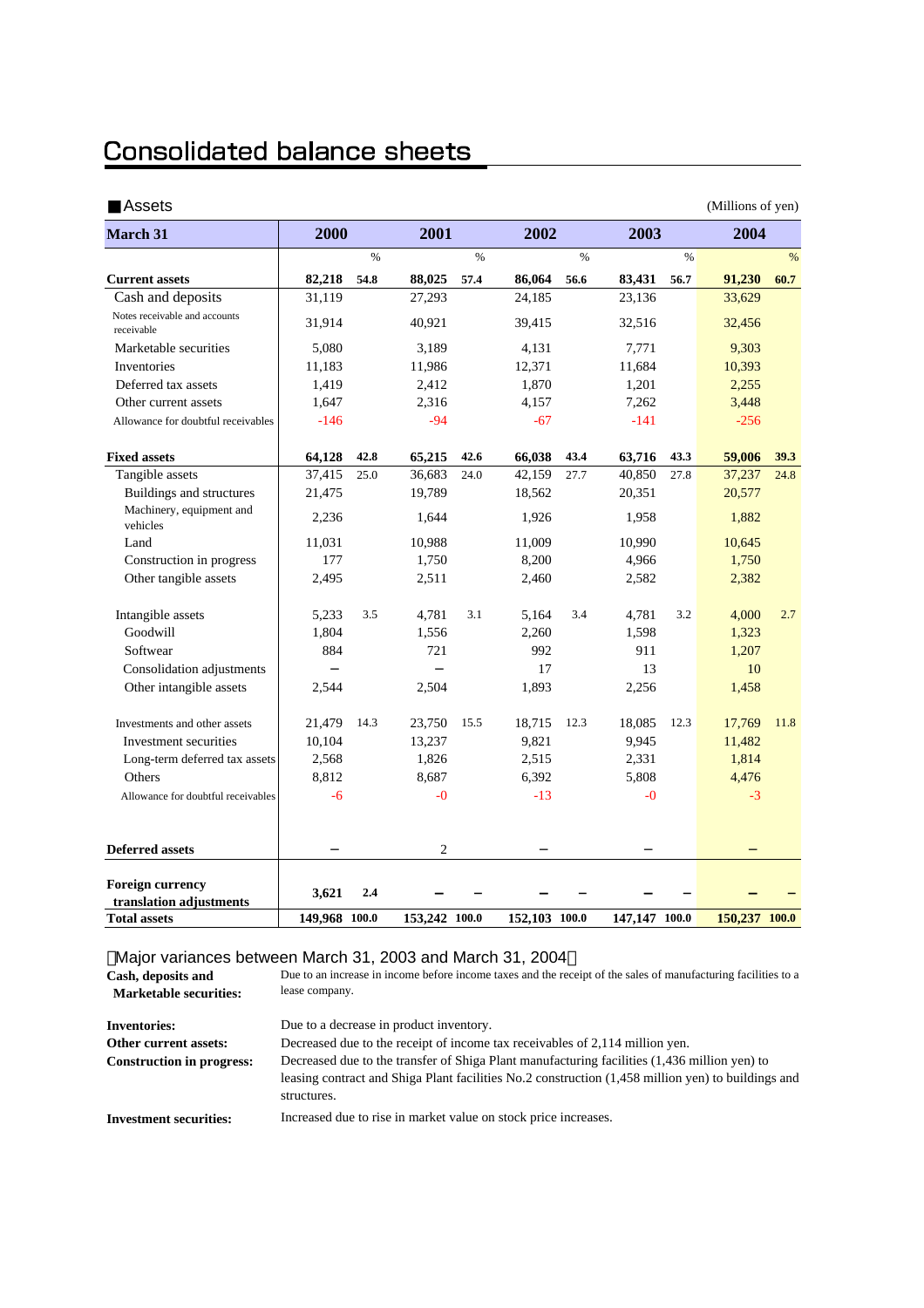

#### Liabilities and shareholders' equity equity and the state of yen) and the Millions of yen) **March 31** %  $\%$  %  $\%$  %  $\%$  %  $\%$ **Current liabilities 21,959 14.6 27,340 17.8 26,334 17.3 39,637 26.9 27,153 18.1** Accounts payable 5,076 6,900 4,798 5,476 5,039 Current portion of convertible bonds  $\left| \frac{19,945}{2} \right|$ Current portion of long-term debt 653 629  $1,417$  416  $416$ Other payables 2,565 10,784 11,754 9,117 8,853 Income taxes payable 3,822 4,640 3,428 1 8,132 Consumption taxes payable  $\begin{array}{ccc} 476 & 582 & 484 & 283 & 566 \end{array}$ Reserve for bonuses 2.116 2.088 2.311 2.432 2.228 Other reserves 1,180 1,157 1,067 741 650 Other current liabilities 1.067 556 1.071 1.222 1.265 **Noncurrent liabilities 32,340 21.6 31,068 20.3 30,668 20.2 10,384 7.1 19,584 13.0** Convertible bonds 19,945 19,945 19,945 Long-term debt <br>5,148 4,518 3,103 2,686 12,270 Other payables - long-term 398 30 30 86 84 Reserve for retirement benefits 5,388 Reserve for retirement benefits  $5.058$   $5.156$   $5.288$   $5.331$  Reserve for retirement benefits For directors and auditors and auditors 214 246 246 444 465 441 Deffered tax liabilities  $\begin{array}{ccc} 41 & 38 & 34 & 32 & 26 \\ 41 & 38 & 34 & 32 & 32 \\ 36 & 36 & 36 & 32 & 32 \\ 38 & 32 & 32 & 32 & 32 \\ 30 & 32 & 32 & 32 & 32 \\ 31 & 32 & 32 & 32 & 32 \\ 32 & 32 & 32 & 32 & 32 \\ 33 & 32 & 32 & 32 & 32 \\ 34 & 32 & 32 & 32 & 32 \\ 35 & 32 &$ Other 1,211 1,230 1,983 1,825 1,429 **Total liabilities 54,299 36.2 58,408 38.1 57,002 37.5 50,021 34.0 46,737 31.1** Common stock 6,180 6,205 6,214 6,214 6,214 6,214 Capital surplus reserves  $6,874$   $6,900$   $6,908$   $6,908$   $6,908$   $6,908$ Appropriated retained earnings 82,663 83,735 83,892 90,551 91,844 Unrealized holding gains on securities 1,289 474 293 1,426 Foreign currency Foreign currency<br>translation adjustments -3,255 -2,382 -3,566 -2,853 Treasury stock  $-50$   $-41$   $-5$   $-3,276$   $-40$ **Total shareholders' equity 95,669 63.8 94,834 61.9 95,101 62.5 97,125 66.0 103,499 68.9 Total liabilities and shareholders' equity 149,968 100.0 153,242 100.0 152,103 100.0 147,147 100.0 150,237 100.0 2000 2001 2002 2003 2004**

Major variances between March 31, 2003 and March 31, 2004

**Current portion of**

 **convertible bonds:**

Borrowed 10,000 million yen to fund the redemption of convertible bonds.

The convertible bonds were redeemed on September 30, 2003.

**Long-term debt:**

**Treasury stock:** Retired treasury stock at cost of 3,239 million yen as the company had no future plans to utilize it.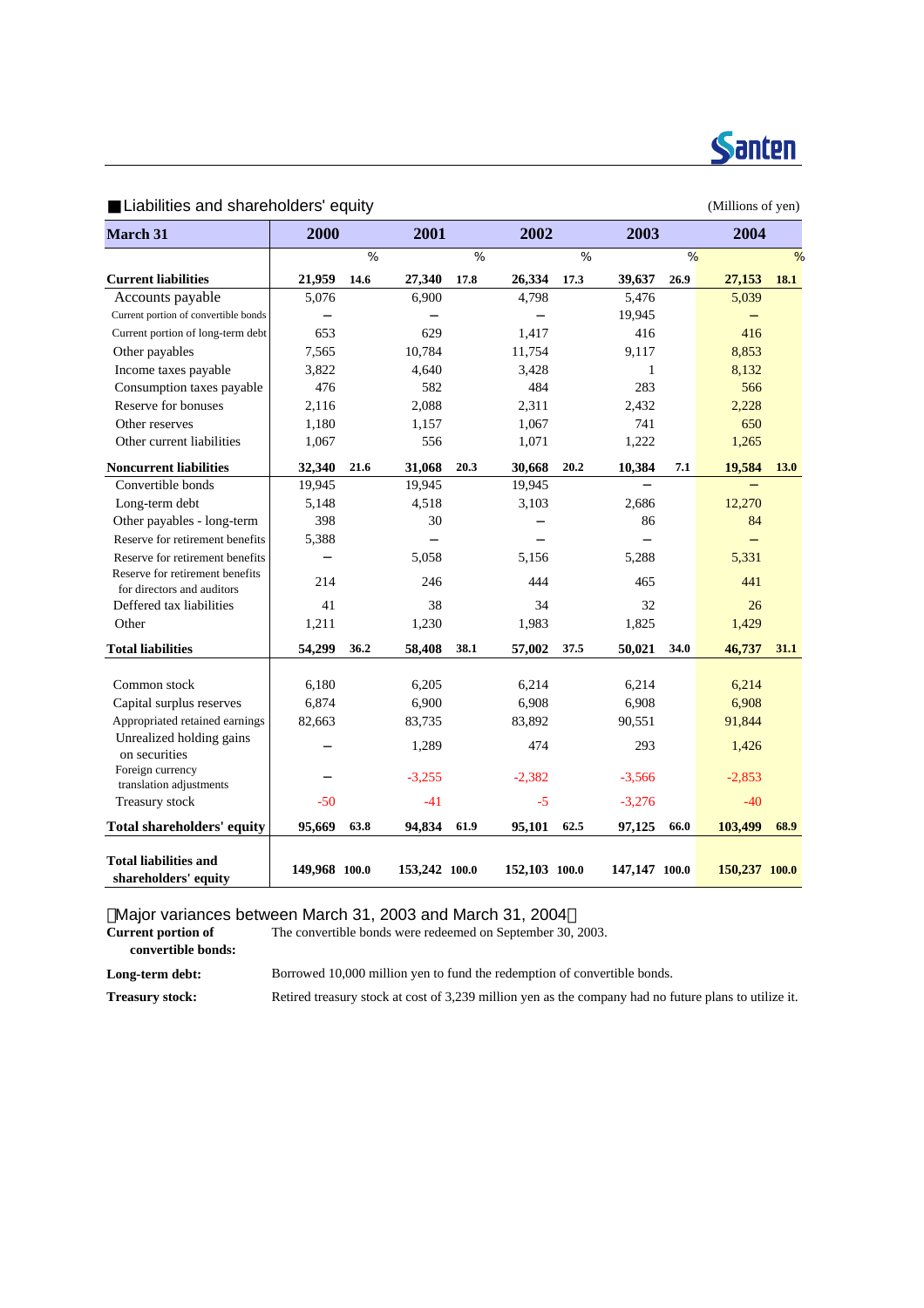# Consolidated statements of cash flows

|                                                        |          |          |          |          | (Millions of yen) |
|--------------------------------------------------------|----------|----------|----------|----------|-------------------|
| Year ended March 31                                    | 2000     | 2001     | 2002     | 2003     | 2004              |
| . Cash flows from operating activities:                |          |          |          |          |                   |
| Income before income taxes                             | 14,422   | 15,520   | 12,678   | 9,947    | 13,774            |
| Depreciation and amortization                          | 5,725    | 5,683    | 5,333    | 4,311    | 4,521             |
| Increase/decrease in allowance for retirement and      | 1,616    | $-330$   | 97       | 132      | 43                |
| severance benefits                                     |          |          |          |          |                   |
| Interest and dividends income                          | $-565$   | $-579$   | $-304$   | $-268$   | $-239$            |
| Insurance due date amount receivables                  |          |          |          |          | $-1,712$          |
| Interest expenses                                      | 461      | 430      | 465      | 480      | 365               |
| Increase/decrease in trade receivables                 | $-2,351$ | $-8,372$ | 1,804    | 6,965    | $-315$            |
| Increase/decrease in inventories                       | $-2,197$ | $-765$   | $-183$   | 647      | 1,342             |
| Increase/decrease in trade accounts payable            | $-842$   | 1,812    | $-2,137$ | 660      | $-440$            |
| Other, net                                             | 2,241    | 1,525    | $-2,509$ | $-753$   | 1,422             |
| Subtotal                                               | 18,510   | 14,928   | 15,244   | 22,122   | 18,761            |
| Interest and divideds income received                  | 526      | 529      | 227      | 140      | 232               |
| Interest expenses paid                                 | $-461$   | $-406$   | $-464$   | $-458$   | $-328$            |
| Proceeds from insurance due date amount receivables    |          |          |          |          | 3,003             |
| Income taxes paid                                      | $-9,202$ | $-8,219$ | $-8,065$ | $-5,996$ | $-453$            |
| Income taxes received                                  |          |          |          |          | 1,980             |
| Net cash provided by operating activities              | 9,372    | 6,831    | 6,941    | 15,807   | 23,196            |
| . Cash flows from investing activities:                |          |          |          |          |                   |
| Increase in fixed deposits                             | $-3.871$ | $-2,418$ | $-2,840$ | $-1,251$ | $-622$            |
| Decrease in fixed deposits                             | 6,075    | 1,603    | 1,697    | 1,810    | 915               |
| Payments for acquisition of marketable securities      | $-5,074$ | $-1,002$ | $-0$     | $-4,000$ | $-6,399$          |
| Proceeds from sale of marketable securities            | 8,447    | 2,263    | 200      | 3,043    | 10,604            |
| Payments for acquisition of fixed assets               | $-2,510$ | $-4,942$ | $-6,585$ | $-7,045$ | $-3,225$          |
| Proceeds from sale of fixed assets                     |          |          |          |          | 3,770             |
| Payments for investments in securities                 | $-2,528$ | $-707$   | $-267$   | $-3,703$ | $-510$            |
| Proceeds from investments in securities                | 1,610    | 1,976    | 856      | 472      | 1,073             |
| Payment for acquisition of shares of subsidiaries due  |          |          |          |          |                   |
| to change in consolidation                             |          |          | $-537$   |          |                   |
| Other, net                                             | $-1,312$ | 56       | 1,101    | 723      | $-359$            |
| Net cash provided by investing activities              | 835      | $-3,172$ | $-6,373$ | $-9,951$ | 5,246             |
| . Cash flows from financing activities:                |          |          |          |          |                   |
| Increase/decrease in short-term debt                   | $-2,000$ |          |          |          |                   |
| Increase in long-term debt                             |          |          |          |          | 10,000            |
| Repayment of long-term debt                            | $-648$   | $-654$   | $-624$   | $-1,420$ | $-416$            |
| Repayment of Convertible Bonds                         |          |          |          |          | $-19,945$         |
| Parchases of treasury stock                            | $-204$   | $-5,293$ | $-3,313$ | $-3,273$ | $-3$              |
| Proceeds from sale of treasury stock                   | 185      | 212      | 90       |          | $\mathbf{0}$      |
| Cash dividens paid                                     | $-1.140$ | $-1,520$ | $-1,854$ | $-1,812$ | $-1,758$          |
| Other, net                                             | $-9$     | 62       | 17       |          |                   |
| Net cash provided by finacing activities               | $-3,817$ | $-7,192$ | $-5,683$ | $-6,507$ | $-12,122$         |
| . Effect of exchange rate changes on cash              |          |          |          |          |                   |
| and cash equivalents                                   | $-237$   | 360      | 176      | 84       | 49                |
| V. Net increase/decrease in cash and cash equivalents  | 6,154    | $-3,172$ | $-4,939$ | $-566$   | 16,369            |
| VI. Cash and cash equivalents, beginning of year       | 27,573   | 33,727   | 30,555   | 25,619   | 25,053            |
| VII. Effect from consolidating subsidiaries previously |          |          | 4        |          |                   |
| unconsolidated on cash and cash equivalents            |          |          |          |          |                   |
| VIII. Cash and cash equivalents, end of year           | 33,727   | 30,555   | 25,619   | 25,053   | 41,422            |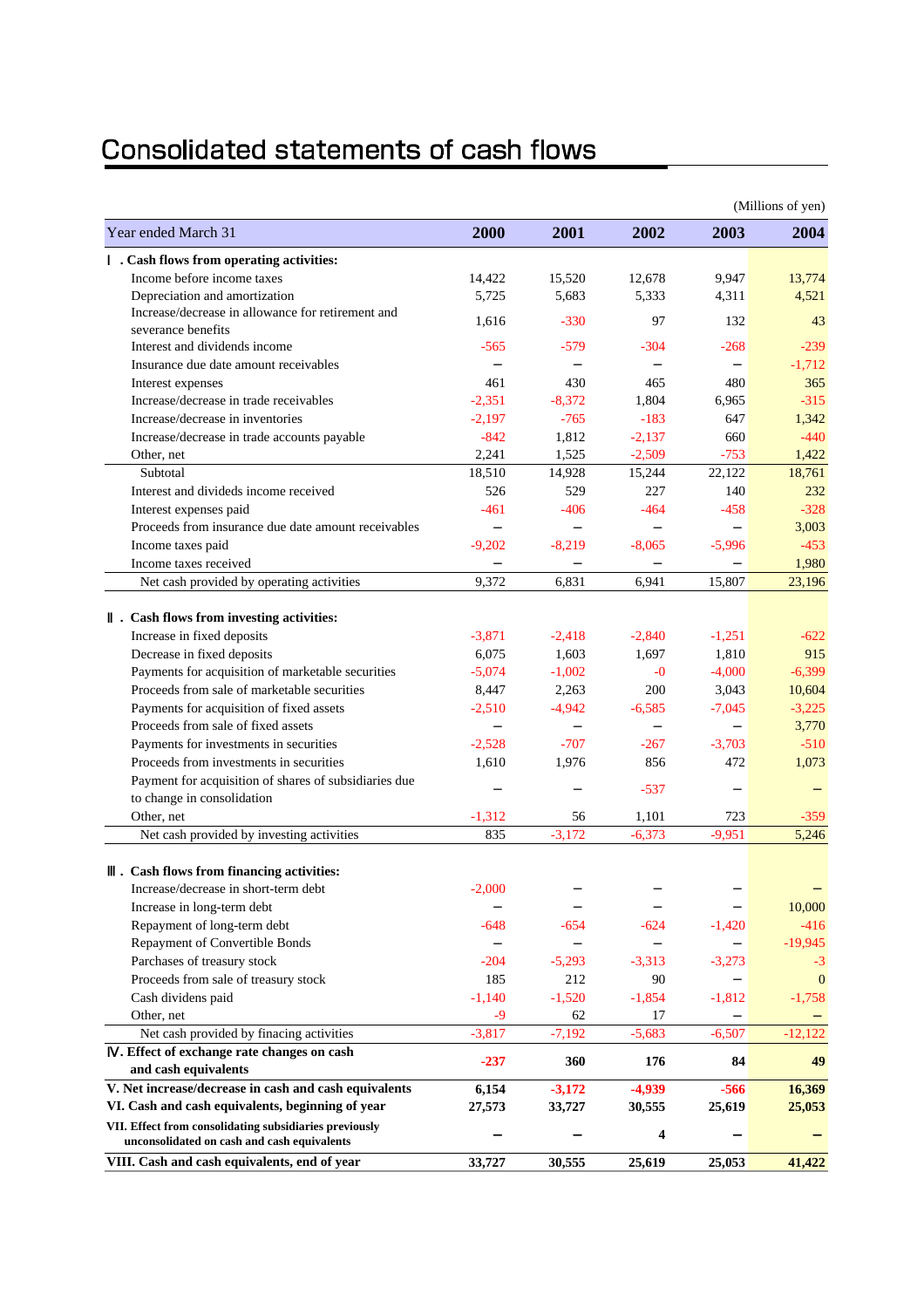# Capital expenditures and number of employees



| Capital expenditures*      |       | (Millions of yen) |       |       |       |                         |
|----------------------------|-------|-------------------|-------|-------|-------|-------------------------|
| <b>Year ended March 31</b> | 2000  | 2001              | 2002  | 2003  | 2004  | 2005<br><b>Estimate</b> |
| Consolidated               | 2.222 | 3.039             | 8.516 | 4.134 | 2.871 | 2,890                   |
| Non-consolidated           | 1.533 | 2,396             | 7.507 | 3.820 | 2.291 | 2,190                   |

\*Includes investment in manufacturing facilities to be spent on a lease contract basis.

#### **Major items**

- Extention of the Shiga Plant and Noto Plant to improve manufacturing process.

| Depreciation and amortization<br>(Millions of yen) |       |       |       |       |       |                         |  |  |
|----------------------------------------------------|-------|-------|-------|-------|-------|-------------------------|--|--|
| <b>Year ended March 31</b>                         | 2000  | 2001  | 2002  | 2003  | 2004  | 2005<br><b>Estimate</b> |  |  |
| Manufacturing cost                                 | 2.282 | 2.009 | 1,783 | 1,549 | 1,626 | 1,670                   |  |  |
| Selling, general and<br>administrative expense     | 788   | 791   | 829   | 699   | 746   | 600                     |  |  |
| R&D expenses                                       | 861   | 1,345 | 1,190 | 1.224 | 1,499 | 1,520                   |  |  |
| Others                                             | 114   | 189   | 34    | 164   | 40    | 20                      |  |  |
| Consolidated                                       | 4.045 | 4,336 | 3,837 | 3,638 | 3.914 | 3,830                   |  |  |
| Non-consolidated                                   | 3.776 | 3.961 | 3.347 | 2.967 | 3.219 | 3.360                   |  |  |

#### Lease expenses (Millions of yen)

| <b>Year ended March 31</b> | 2000  | 2001  | 2002  | 2003 | 2004 | 2005<br><b>Estimate</b> |
|----------------------------|-------|-------|-------|------|------|-------------------------|
| Consolidated total         | 2.259 | 2.302 | 1.879 | 675  | 784  | l.070                   |
| Manufacturing cost         | 2.223 | 2.232 | . 817 | 588  | 656  | 910                     |
| Non-consolidated           | 2.259 | 2.302 | .879  | 675  | 784  | 070                     |

### Number of employees

| <b>Year ended March 31</b> | 2000  | 2001  | 2002  | 2003  | 2004  |
|----------------------------|-------|-------|-------|-------|-------|
| Consolidated               | 2.093 | 2.167 | 2.463 | 2.500 | 2.335 |
| Non-consolidated           | . 582 | 1.592 | l.702 | 1.740 | .694  |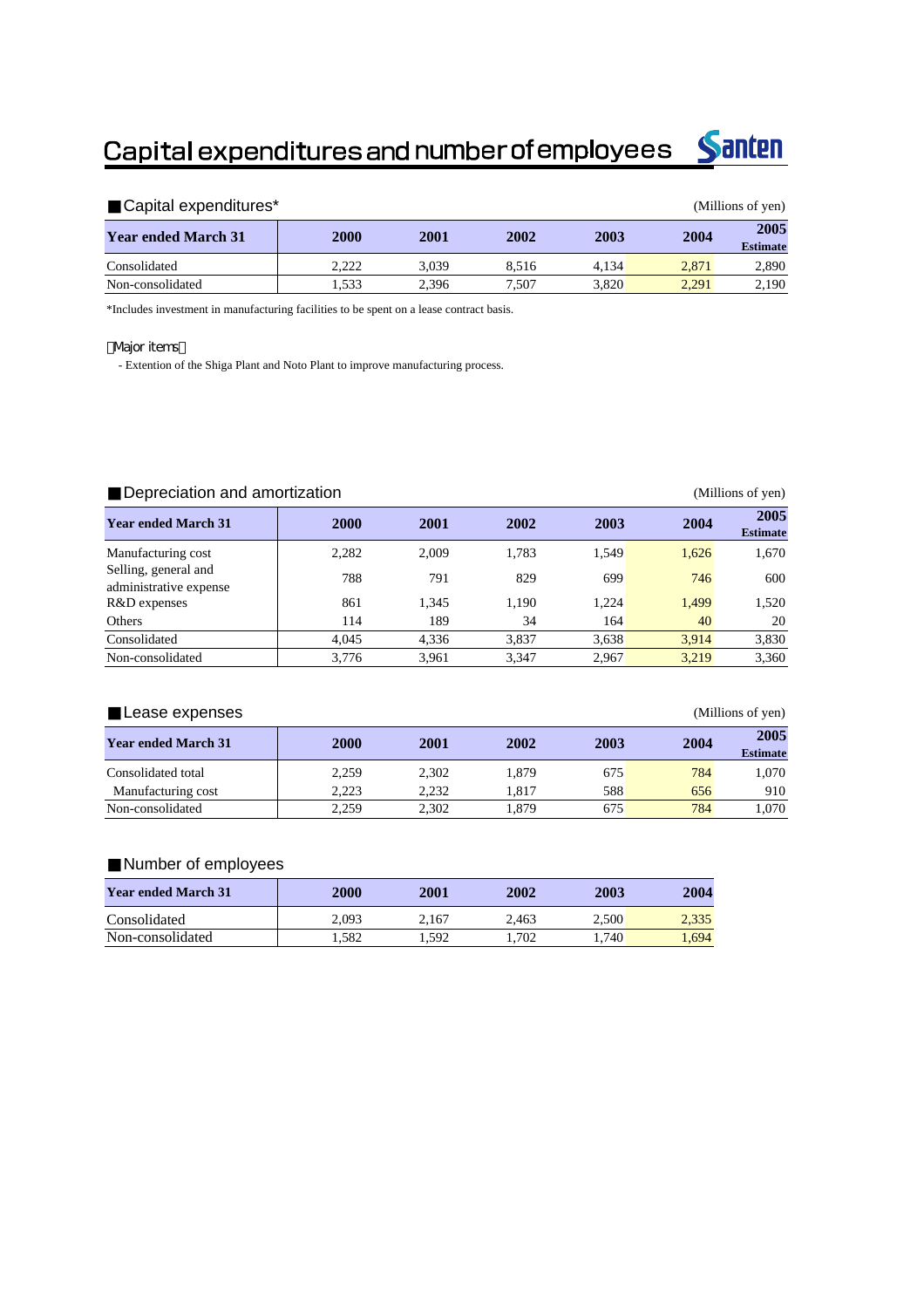# **Affiliated companies**

### Santen group



#### Consolidate subsidiaries Domestic

| Santen Distribution Co., Ltd. |                                                         |                 |                |              |      |  |  |  |  |
|-------------------------------|---------------------------------------------------------|-----------------|----------------|--------------|------|--|--|--|--|
| Main business                 | Distribution and warehousing of pharmaceutical products |                 |                |              |      |  |  |  |  |
| Location                      | Osaka, Japan                                            | Equity owned    | 100%           |              |      |  |  |  |  |
|                               |                                                         |                 |                |              |      |  |  |  |  |
| Claire Co., Ltd.              |                                                         |                 |                |              |      |  |  |  |  |
| Main business                 | Cleaning of sterilized suit                             |                 |                |              |      |  |  |  |  |
| Location                      | Shiga, Japan                                            | Paid-in capital | 90 million yen | Equity owned | 100% |  |  |  |  |
|                               |                                                         |                 |                |              |      |  |  |  |  |
| Goyokigyo Co., Ltd.           |                                                         |                 |                |              |      |  |  |  |  |
| <b>Main business</b>          | Real estate                                             |                 |                |              |      |  |  |  |  |
| Location                      | Osaka, Japan                                            | Paid-in capital | 90 million yen | Equity owned | 100% |  |  |  |  |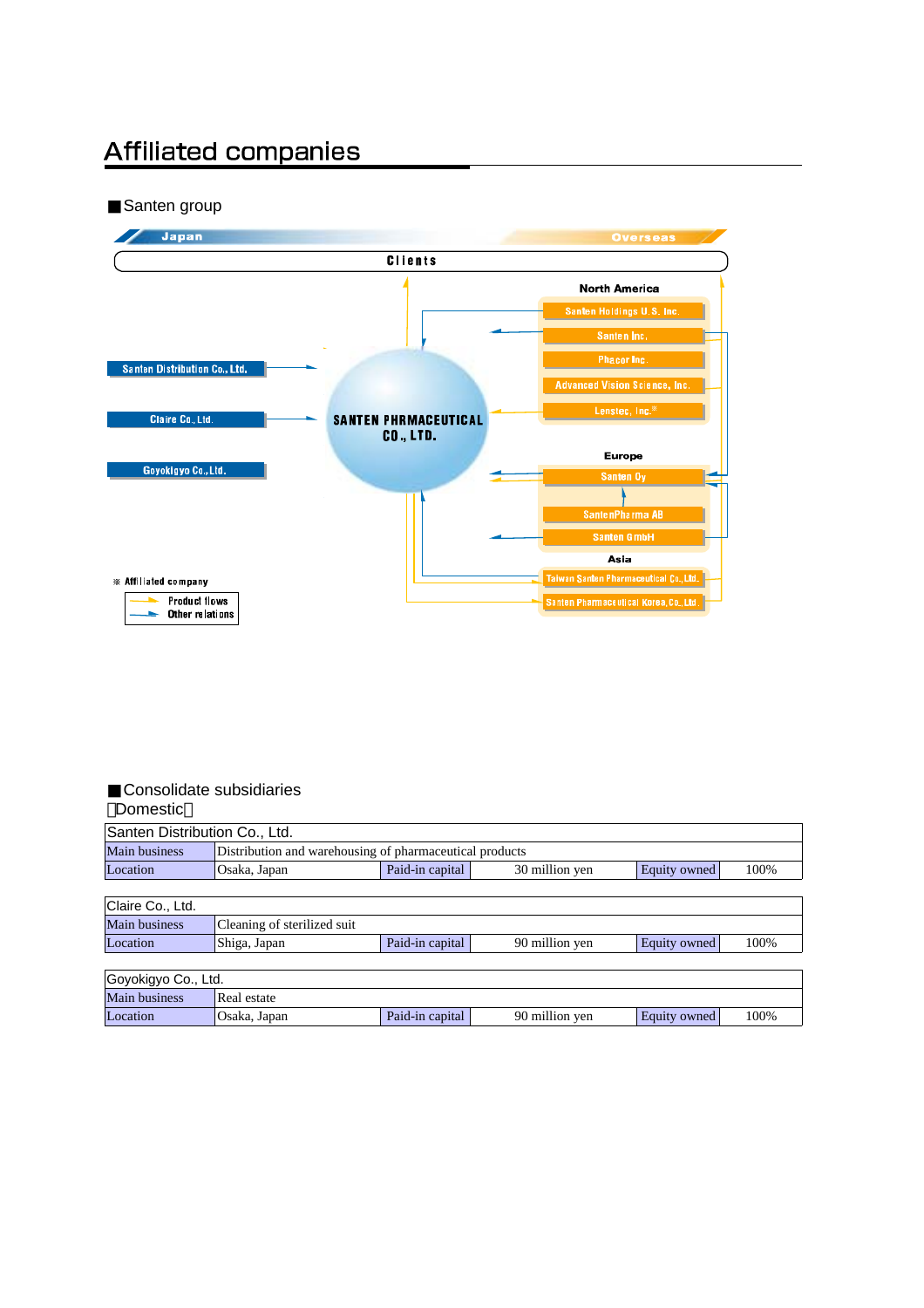

| Overseas                        |                                                                              |                 |                                |              |           |  |  |  |  |
|---------------------------------|------------------------------------------------------------------------------|-----------------|--------------------------------|--------------|-----------|--|--|--|--|
| Santen Holdings U.S., Inc.      |                                                                              |                 |                                |              |           |  |  |  |  |
| Main business                   | Holding company for North American business and business development         |                 |                                |              |           |  |  |  |  |
| Location                        | California, U.S.A.                                                           | Paid-in capital | 32.784 thousand US\$           | Equity owned | 100%      |  |  |  |  |
|                                 |                                                                              |                 |                                |              |           |  |  |  |  |
| Santen Inc.                     |                                                                              |                 |                                |              |           |  |  |  |  |
| Main business                   | Contract manufacturing and development of pharmaceuticals                    |                 |                                |              |           |  |  |  |  |
| Location                        | California, U.S.A.                                                           | Paid-in capital | 8,765 thousand US\$            | Equity owned | $100\% *$ |  |  |  |  |
|                                 |                                                                              |                 |                                |              |           |  |  |  |  |
| Phacor Inc.                     |                                                                              |                 |                                |              |           |  |  |  |  |
| <b>Main business</b>            |                                                                              |                 |                                |              |           |  |  |  |  |
| Location                        | California, U.S.A.                                                           | Paid-in capital | 10 thousand US\$               | Equity owned | 100%*     |  |  |  |  |
|                                 |                                                                              |                 |                                |              |           |  |  |  |  |
| Advanced Vision Science, Inc.   |                                                                              |                 |                                |              |           |  |  |  |  |
| Main business                   | Development, manufacture and sale of medical devices                         |                 |                                |              |           |  |  |  |  |
| Location                        | California, U.S.A.                                                           | Paid-in capital | 10 thousand US\$               | Equity owned | $100\% *$ |  |  |  |  |
|                                 |                                                                              |                 |                                |              |           |  |  |  |  |
| Santen Oy                       |                                                                              |                 |                                |              |           |  |  |  |  |
| Main business                   | Development, manufacture, sale and contract manufacturing of pharmaceuticals |                 |                                |              |           |  |  |  |  |
| Location                        | Tampere, Finland                                                             | Paid-in capital | 8,000 thousand euros           | Equity owned | 100%      |  |  |  |  |
|                                 |                                                                              |                 |                                |              |           |  |  |  |  |
| SantenPharma AB                 |                                                                              |                 |                                |              |           |  |  |  |  |
| Principal activities            | Sales support of pharmaceuticals                                             |                 |                                |              |           |  |  |  |  |
| Location                        | Stockholm, Sweden                                                            | Paid-in capital | 500 thousand S.KR              | Equity owned | 100%      |  |  |  |  |
|                                 |                                                                              |                 |                                |              |           |  |  |  |  |
| Santen GmbH                     |                                                                              |                 |                                |              |           |  |  |  |  |
| Main business                   | Sales support and business development                                       |                 |                                |              |           |  |  |  |  |
| Location                        | Germaring, Germany                                                           | Paid-in capital | 25 thousand euros              | Equity owned | 100%      |  |  |  |  |
|                                 |                                                                              |                 |                                |              |           |  |  |  |  |
|                                 | Taiwan Santen Pharmaceutical Co., Ltd.                                       |                 |                                |              |           |  |  |  |  |
| Main business                   | Import and sale of pharmaceuticals                                           |                 |                                |              |           |  |  |  |  |
| Recurring income Taipei, Taiwan |                                                                              | Paid-in capital | 42,000 thousand Taiwan dollars | Equity owned | 100%      |  |  |  |  |
|                                 |                                                                              |                 |                                |              |           |  |  |  |  |
|                                 | Santen Pharmaceutical Korea, Co., Ltd.                                       |                 |                                |              |           |  |  |  |  |
| Main business                   | Import and sale of pharmaceuticals                                           |                 |                                |              |           |  |  |  |  |
| Location                        | Seoul, Korea                                                                 | Paid-in capital | $1,500,000$ thousand won       | Equity owned | 100%      |  |  |  |  |

**Note:** Santen Pharmaceutical Co., Ltd. has one affiliated company but does not have any affiliated

companies accounted for by the equity method.

\* Indirect investment through Santen Holdings U.S. Inc.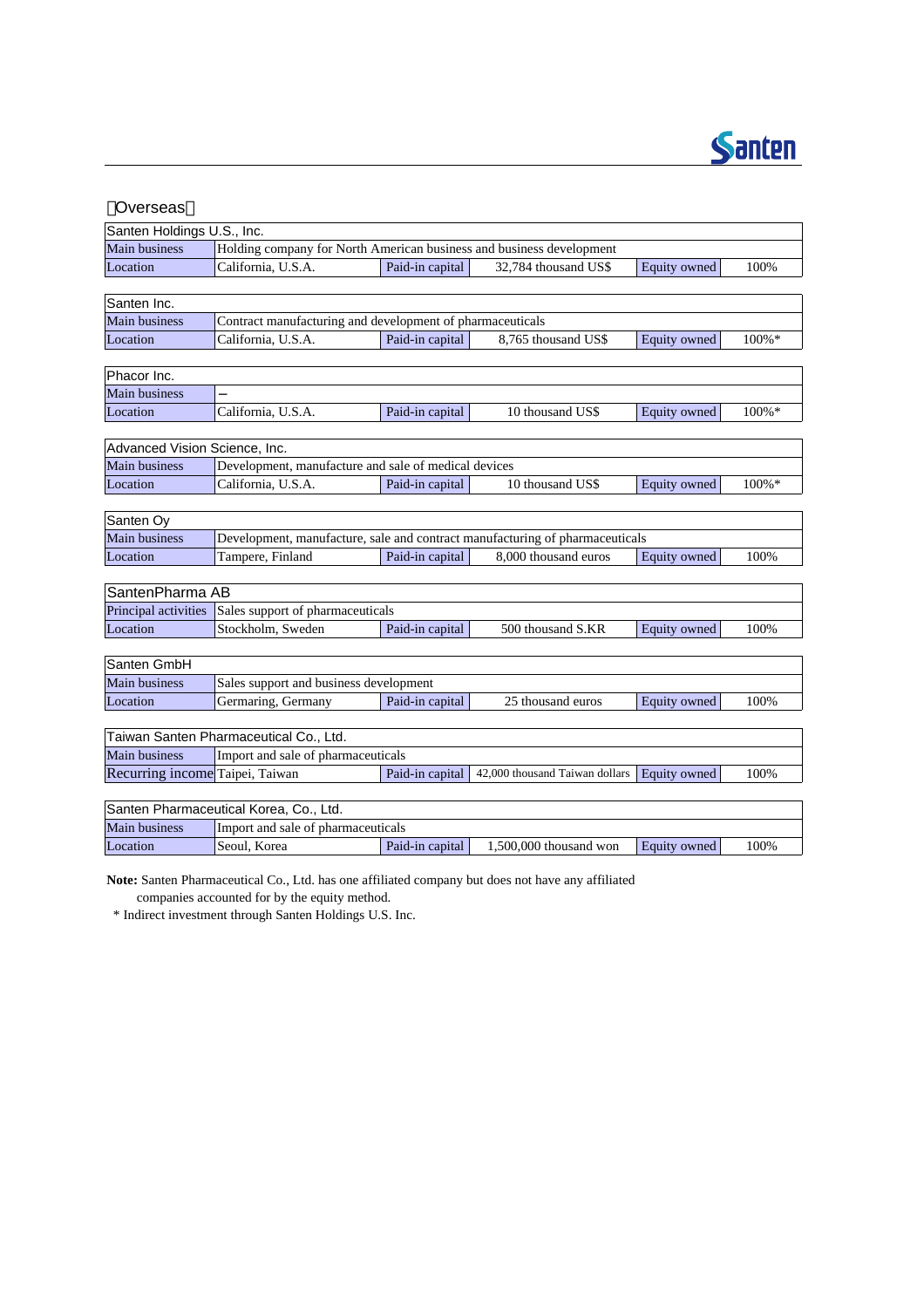# **Non-consolidated Information**

| (Millions of yen)                            |          |          |        |        |          |                     |
|----------------------------------------------|----------|----------|--------|--------|----------|---------------------|
| <b>Year ended March 31</b>                   | 2000     | 2001     | 2002   | 2003   | 2004     | Change<br>2004/2003 |
| <b>Net sales</b>                             | 79,669   | 84,295   | 82,990 | 82,372 | 80,227   | $-2.6$              |
| Cost of sales                                | 29,946   | 30,996   | 29,829 | 28,901 | 27,653   | $-4.3$              |
| (Percentage of net sales)                    | 37.6%    | 36.8%    | 35.9%  | 35.1%  | 34.5%    |                     |
| <b>Gross profit</b>                          | 49,722   | 53,298   | 53,161 | 53,471 | 52,573   | $-1.7$              |
| (Percentage of net sales)                    | 62.4%    | 63.2%    | 64.1%  | 64.9%  | 65.5%    |                     |
| Selling, general and administrative expenses | 32,125   | 34,586   | 37,575 | 36,141 | 35,103   | $-2.9$              |
| (Percentage of net sales)                    | 40.3%    | 41.0%    | 45.3%  | 43.9%  | 43.7%    |                     |
| R&D expenses                                 | 9.863    | 10,936   | 12,809 | 12,109 | 12,023   | $-0.7$              |
| (Percentage of net sales)                    | 12.3%    | 12.9%    | 15.4%  | 14.7%  | 15.0%    |                     |
| <b>Operating income</b>                      | 17,596   | 18,712   | 15,586 | 17,329 | 17,469   | 0.8                 |
| (Percentage of net sales)                    | 22.1%    | 22.2%    | 18.8%  | 21.0%  | 21.8%    |                     |
| Non-operating income                         | 1,017    | 1,114    | 932    | 719    | 2,651    | 268.3               |
| Non-operating expense                        | 905      | 753      | 458    | 1,037  | 1,439    | 38.7                |
| <b>Ordinary income</b>                       | 17,708   | 19,072   | 16,060 | 17,011 | 18,680   | 9.8                 |
| (Percentage of net sales)                    | 22.2%    | 22.6%    | 19.3%  | 20.7%  | 23.3%    |                     |
| Extraordinary gain                           | 42       | 57       | 952    | 16     | 682      | 4,015.4             |
| <b>Extraordinary</b> loss                    | 3,222    | 1,433    | 263    | 14,728 | 5,058    | $-65.7$             |
| Income before income taxes                   | 14,528   | 17,697   | 16,749 | 2,299  | 14,305   | 522.1               |
| (Percentage of net sales)                    | 18.2%    | 21.0%    | 20.2%  | 2.8%   | 17.8%    |                     |
| Income taxes: current                        | 7,966    | 8,644    | 6,515  | 442    | 8,662    | 1,856.7             |
| deferred                                     | $-1,750$ | $-1,112$ | 300    | 985    | $-1,533$ | $-255.6$            |
| Net income                                   | 8,312    | 10,165   | 9,932  | 871    | 7,176    | 723.6               |
| (Percentage of net sales)                    | 10.4%    | 12.1%    | 12.0%  | 1.1%   | 8.9%     |                     |

### Selling, general and administrative expenses (Millions of yen)

| .                          |       |        |        |        |        |                     |
|----------------------------|-------|--------|--------|--------|--------|---------------------|
| <b>Year ended March 31</b> | 2000  | 2001   | 2002   | 2003   | 2004   | Change<br>2004/2003 |
| Personnel expenses         | 8.322 | 8.237  | 8.626  | 8.746  | 8.432  | $-3.6$              |
| Sales promotion expenses   | 2,269 | 2,533  | 2,676  | 2,399  | 2,212  | $-7.8$              |
| Royalty expenses           | 2,174 | 2,527  | 2,358  | 1.951  | 1,943  | $-0.4$              |
| Advertising expenses       | 2.001 | 1,364  | 1.869  | 1,655  | 1.542  | $-6.8$              |
| R&D expenses               | 9.863 | 10.936 | 12.809 | 12.109 | 12,023 | $-0.7$              |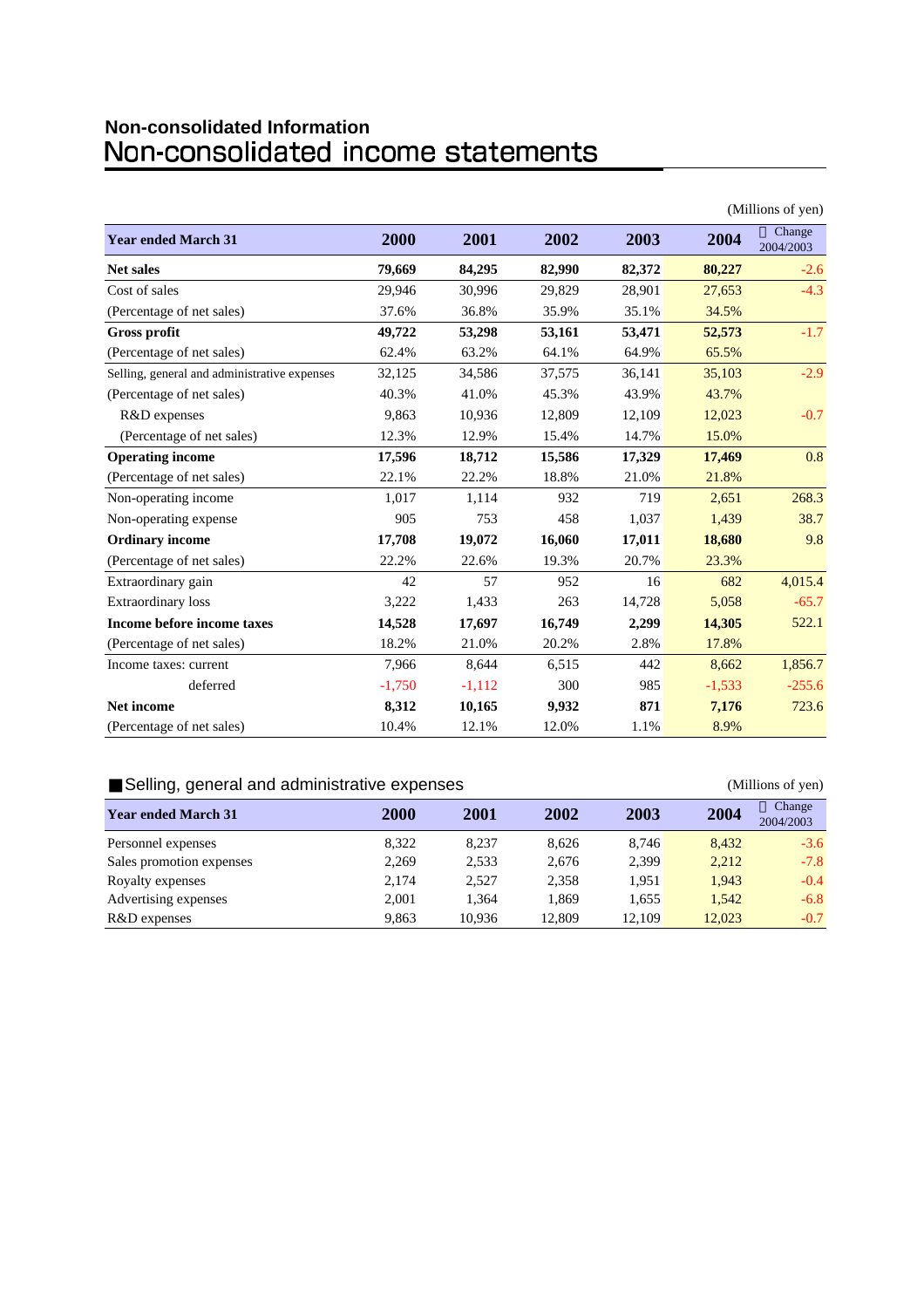

Sales by division (Millions of yen) **Year ended March 31 2000 2001 2002 2003 2004 Change 2004 2004 2004 2004 2004 2004 2004 2004 2004 2004 2004 2004 2004 2004 2004 2004 2004 2004 2004 2004 2004 2004 2** 2004/2003 Prescription pharmaceuticals 71,008 76,576 74,221 74,130 72,781 -1.8 Ophthalmic 63,618 69,152 66,379 66,207 64,749 -2.2 Anti-rheumatic drugs 6,305 6,729 7,291 7,631 7,969 4.4 Other prescription pharmaceuticals 1,084 694 551 291 62 -78.5 OTC pharmaceuticals 6,964 5,255 6,592 5,656 4,672 -17.4 Medical devices 1,017 1,144 842 855 877 2.6 Others 678 1,318 1,334 1,730 1,896 9.6 Total net sales 79,669 84,295 82,990 82,372 80,227 -2.6

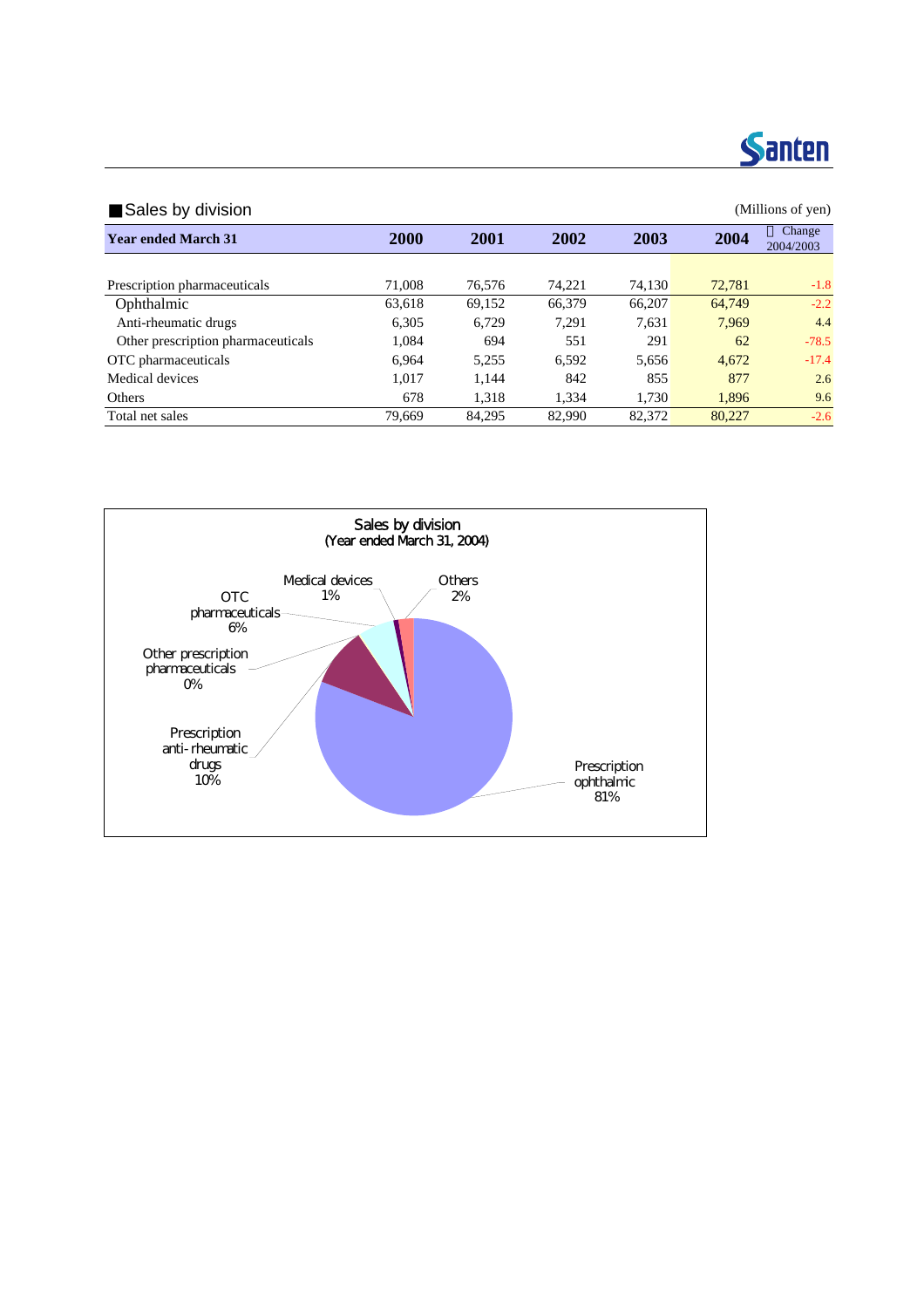# Non-consolidated balance sheets

| Assets                                                                          |                                                                                                                |      |               |      |               |      |               |      | (Millions of yen) |      |
|---------------------------------------------------------------------------------|----------------------------------------------------------------------------------------------------------------|------|---------------|------|---------------|------|---------------|------|-------------------|------|
| <b>March 31</b>                                                                 | 2000                                                                                                           |      | 2001          |      | 2002          |      | 2003          |      | 2004              |      |
|                                                                                 |                                                                                                                | $\%$ |               | $\%$ |               | %    |               | $\%$ |                   | $\%$ |
| <b>Current assets</b>                                                           | 75,602                                                                                                         | 50.6 | 82,645        | 52.5 | 78,800        | 49.7 | 75,794        | 51.3 | 84,293            | 56.1 |
| Cash and deposits                                                               | 26,241                                                                                                         |      | 24,310        |      | 19,594        |      | 18,353        |      | 28,577            |      |
| Notes receivable and accounts<br>receivable                                     | 31,186                                                                                                         |      | 39,937        |      | 37,852        |      | 31,300        |      | 30,874            |      |
| Income taxes receivable                                                         |                                                                                                                |      |               |      |               |      | 2,114         |      |                   |      |
| Marketable securities                                                           | 4,876                                                                                                          |      | 2,984         |      | 4,797         |      | 7,745         |      | 9,303             |      |
| Treasury stock                                                                  | 50                                                                                                             |      | 41            |      |               |      |               |      |                   |      |
| Inventories                                                                     | 10,445                                                                                                         |      | 11,096        |      | 10,997        |      | 10,348        |      | 8,860             |      |
| Deferred tax assets                                                             | 1,379                                                                                                          |      | 2,276         |      | 1,859         |      | 1,138         |      | 2,298             |      |
| Other                                                                           | 1,569                                                                                                          |      | 2,093         |      | 3,765         |      | 4,934         |      | 4,657             |      |
| Allowance for doubtful receivables                                              | $-146$                                                                                                         |      | $-94$         |      | $-66$         |      | $-141$        |      | $-258$            |      |
| <b>Fixed assets</b>                                                             | 73,732                                                                                                         | 49.4 | 74,687        | 47.5 | 79,656        | 50.3 | 72,075        | 48.7 | 65,946            | 43.9 |
| Tangible assets                                                                 | 34,078                                                                                                         | 22.8 | 32,844        | 20.9 | 37,539        | 23.7 | 36,304        | 24.5 | 32,660            | 21.7 |
| Buildings and structures                                                        | 19,237                                                                                                         |      | 17,511        |      | 16,040        |      | 17,887        |      | 18,289            |      |
| Machinery, equipment and<br>vehicles                                            | 1,745                                                                                                          |      | 1,235         |      | 965           |      | 857           |      | 805               |      |
| Tools, furnitures and fixtures                                                  | 2,192                                                                                                          |      | 1,926         |      | 1,724         |      | 1,932         |      | 1,875             |      |
| Land                                                                            | 10,742                                                                                                         |      | 10,666        |      | 10,666        |      | 10,666        |      | 10,343            |      |
| Construction in progress                                                        | 160                                                                                                            |      | 1,503         |      | 8,142         |      | 4,959         |      | 1,346             |      |
| Intangible assets                                                               | 4,350                                                                                                          | 2.9  | 3,973         | 2.5  | 3,446         | 2.2  | 3,129         | 2.1  | 2,700             | 1.8  |
| Patents                                                                         | 1,191                                                                                                          |      | 1,039         |      | 887           |      | 736           |      | 584               |      |
| <b>Trademarks</b>                                                               | 1,203                                                                                                          |      | 1,081         |      | 962           |      | 839           |      | 717               |      |
| Goodwill                                                                        | 1,177                                                                                                          |      | 934           |      | 692           |      | 449           |      | 206               |      |
| Software                                                                        | 673                                                                                                            |      | 543           |      | 797           |      | 719           |      | 1,111             |      |
| Other intangible assets                                                         | 103                                                                                                            |      | 373           |      | 106           |      | 384           |      | 80                |      |
| Investments and other assets                                                    | 35,304                                                                                                         | 23.7 | 37,869        | 24.1 | 38,670        | 24.4 | 32,641        | 22.1 | 30,585 20.4       |      |
| Investment securities                                                           | 9,912                                                                                                          |      | 13,419        |      | 9,991         |      | 10,819        |      | 11,425            |      |
| Investments in subsidiaries<br>and affiliates                                   | 14,303                                                                                                         |      | 14,455        |      | 15,567        |      | 4,618         |      | 13,201            |      |
| Long-term loans                                                                 | 1,261                                                                                                          |      | 1,051         |      | 4,671         |      | 9,346         |      | $\mathbf{1}$      |      |
| Long-term deferred tax assets                                                   | 2,197                                                                                                          |      | 1,479         |      | 2,185         |      | 2,052         |      | 1,669             |      |
| Others                                                                          | 7,629                                                                                                          |      | 7,464         |      | 6,253         |      | 5,803         |      | 4,288             |      |
| <b>Total assets</b>                                                             | 149,335 100.0                                                                                                  |      | 157,332 100.0 |      | 158,456 100.0 |      | 147,869 100.0 |      | 150,240 100.0     |      |
| Major variances between March 31, 2003 and March 31, 2004<br>Cash, deposits and | Due to an increase in income before income taxes and the receipt of the sales of manufacturing facilities to a |      |               |      |               |      |               |      |                   |      |

| <b>Marketable securities:</b>    | lease company.                                                                                                                                                                                                    |
|----------------------------------|-------------------------------------------------------------------------------------------------------------------------------------------------------------------------------------------------------------------|
|                                  | Corporate income tax receivables: Decreased due to the receipt of income tax receivable.                                                                                                                          |
| <b>Inventories:</b>              | Due to a decrease in product inventory.                                                                                                                                                                           |
| <b>Construction in progress:</b> | Decreased due to the transfer of Shiga Plant manufacturing facilities (1,436 million yen) to<br>leasing contract and Shiga Plant facilities No.2 construction (1,458 million yen) to buildings<br>and structures. |
| <b>Investment securities:</b>    | Increased in rise of market value on stock prices.                                                                                                                                                                |
| Investments in subsidiaries and  | Due to the transfer of 7,231 million yen from loans in subsidiaries into investments in                                                                                                                           |
| affliates/Long-term loans:       | subsidiaries.                                                                                                                                                                                                     |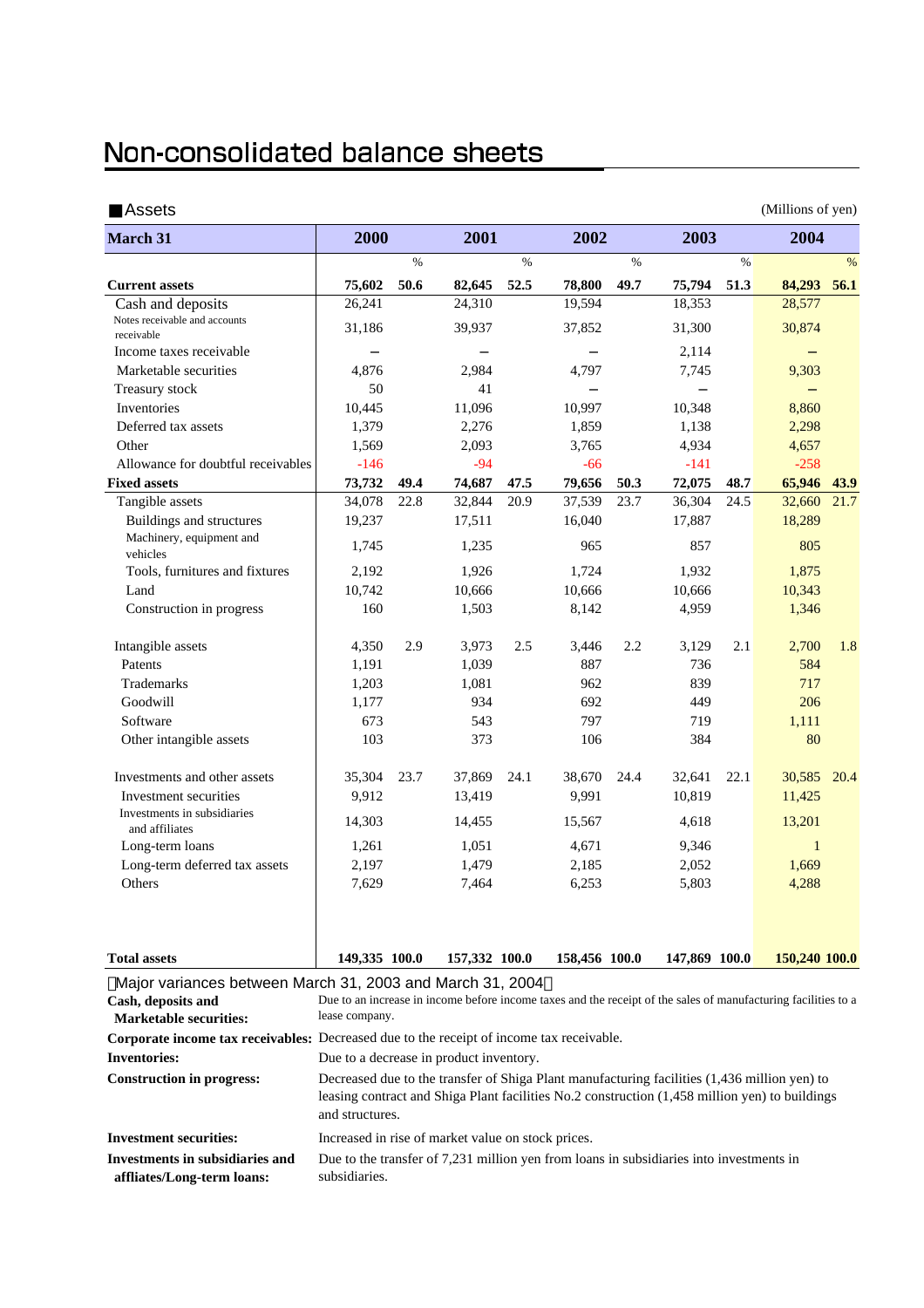

Liabilities and shareholders' equity example of the control of yen) (Millions of yen)

| <b>March 31</b>                                        | 2000          |      | 2001          |      | 2002          |        | 2003           |        | 2004          |        |
|--------------------------------------------------------|---------------|------|---------------|------|---------------|--------|----------------|--------|---------------|--------|
|                                                        |               | $\%$ |               | $\%$ |               | $\%$   |                | $\%$   |               | $\%$   |
| <b>Current liabilities</b>                             | 21,268        | 14.2 | 25,870        | 16.5 | 24,094        | 15.2   | 38,055         | 25.7   | 24,337        | 16.2   |
| Accounts payable                                       | 4,711         |      | 6,452         |      | 4,335         |        | 5,122          |        | 4,436         |        |
| Current portion of convertible bonds                   |               |      |               |      |               |        | 19,945         |        |               |        |
| Current portion of long-term debt                      | 640           |      | 624           |      | 1,416         |        | 416            |        | 416           |        |
| Other payables                                         | 8,298         |      | 10,556        |      | 11,242        |        | 9,449          |        | 8,228         |        |
| Corporate income taxes receivable                      | 3,741         |      | 4,597         |      | 3,412         |        |                |        | 8,075         |        |
| Consumption taxes payable                              | 470           |      | 573           |      | 478           |        | 275            |        | 556           |        |
| Reserves                                               | 2,855         |      | 2,858         |      | 2,886         |        | 2,609          |        | 2,458         |        |
| Others                                                 | 489           |      | 207           |      | 323           |        | 237            |        | 165           |        |
| <b>Noncurrent liabilities</b>                          | 32,204        | 21.6 | 30,735        | 19.5 | 29,654        | 18.7   | 9,530          | 6.5    | 19,102        | 12.7   |
| Convertible bonds                                      | 19,945        |      | 19,945        |      | 19,945        |        |                |        |               |        |
| Long-term debt                                         | 5,142         |      | 4,518         |      | 3,102         |        | 2,686          |        | 12,270        |        |
| Other payables - long-term                             | 389           |      | 30            |      |               |        |                |        |               |        |
| Reserve for retirement benefit                         | 5,599         |      |               |      |               |        |                |        |               |        |
| Reserve for retirement benefit                         |               |      | 5,290         |      | 5,580         |        | 5,724          |        | 5,744         |        |
| Other noncurrent liabilities                           | 1,127         |      | 951           |      | 1,026         |        | 1,120          |        | 1,088         |        |
| <b>Total liabilities</b>                               | 53,472        | 35.8 | 56,605        | 36.0 | 53,749        | 33.9   | 47,586         | 32.2   | 43,440        | 28.9   |
| Common stock                                           | 6,180         | 4.1  | 6,205         | 4.0  | 6,214         | 3.9    |                | 4.2    | 6,214         | 4.1    |
|                                                        | 6,874         |      | 6,900         | 4.3  | 6,908         |        | 6,214<br>6,908 |        | 6,908         | 4.6    |
| Capital surplus reserves<br>Additional paid-in capital | 6,874         | 4.6  | 6,900         |      | 6,908         | 4.4    | 6,908          | 4.6    | 6,908         |        |
| Other capital surplus reserves                         |               |      |               |      |               |        |                |        | $\mathbf{0}$  |        |
| Appropriated retained earnings                         | 82,808        | 55.5 | 86,331        | 54.9 | 91,115        | 57.5   | 90,143         | 61.0   | 92,291        | 61.4   |
| Earnings reseve                                        | 1,316         |      | 1,473         |      | 1,551         |        | 1,551          |        | 1,551         |        |
| Reserve for retirement benefit                         | 372           |      | 372           |      | 372           |        | 372            |        | 372           |        |
| Special depreciation reserve                           | 295           |      | 287           |      | 250           |        | 180            |        | 325           |        |
| General reserve                                        | 72,409        |      | 79,409        |      | 82,109        |        | 84,109         |        | 84,109        |        |
| Unappropriated retained earnings                       | 8,414         |      | 4,789         |      | 6,833         |        | 3,930          |        | 5,933         |        |
| Unrealized holding gains on securities                 |               |      | 1,289         | 0.8  | 474           | 0.3    | 293            | 0.2    | 1,426         | 0.9    |
| Treasury stock                                         |               |      |               |      | $-5$          | $-0.0$ | $-3,276$       | $-2.2$ | $-40$         | $-0.0$ |
| Total shareholders' equity                             | 95,863        | 64.2 | 100,727       | 64.0 | 104,706       | 66.1   | 100,283        | 67.8   | 106,800       | 71.1   |
| <b>Total liabilities and</b>                           |               |      |               |      |               |        |                |        |               |        |
| shareholders' equity                                   | 149,335 100.0 |      | 157,332 100.0 |      | 158,456 100.0 |        | 147,869 100.0  |        | 150,240 100.0 |        |

Major variances between March 31, 2003 and March 31, 2004

| <b>Current portion of</b><br>convertible bonds: | The convertible bonds were redeemed on September 30, 2003.                                    |
|-------------------------------------------------|-----------------------------------------------------------------------------------------------|
| Other payable:                                  | Due to a decrease in advertising expenses and fixed assets.                                   |
| Long-term loans:                                | Borrowed 10,000 million yen to fund the redemption of convertible bonds.                      |
| <b>Treasury stock:</b>                          | Retired treasury stock at cost of 3.239 million as the company had no future plans to utilize |
|                                                 | ıt.                                                                                           |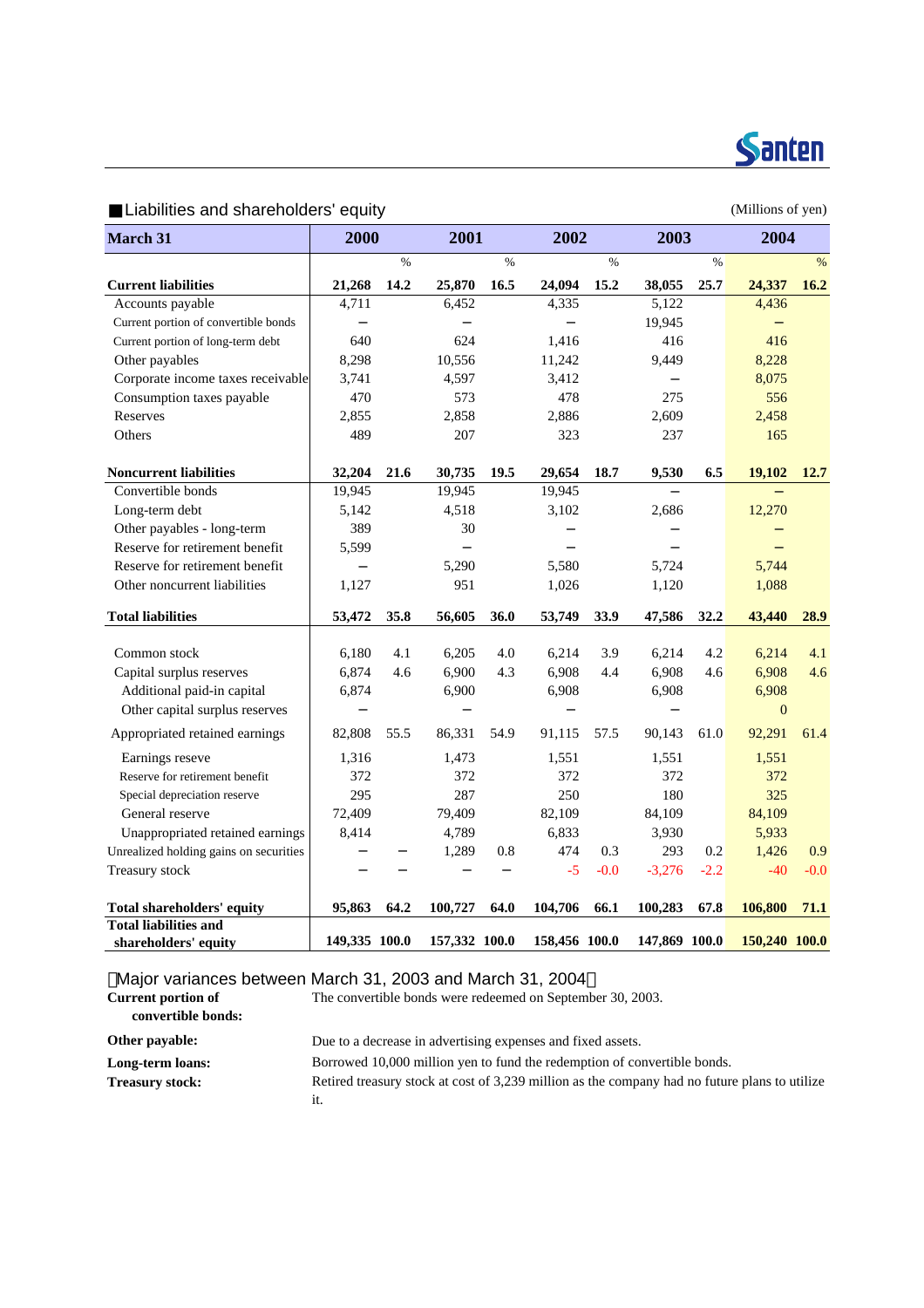# **Reference informationResearch & development**

#### Pipeline of prescription pharmaceuticals (Clinical study) Generic name Brand name/dev. code Indication Original/licensor Region Ph I Ph II Ph III NDA Filed Approved Launche Levofloxacin (0.5%) Cravit Bacterial conjunctivitis Daiichi Pharmaceutical Japan Quixin Bacterial conjunctivitis USA Oftaquix Bacterial conjunctivitis Europe<br> **Oftaquix** Bacterial corneal ulcer Daiichi Pharmaceutical USA Levofloxacin (1.5%) Iquix Bacterial corneal ulcer Daiichi Pharmaceutical USA Mar-04 Levofloxacin + prednisolone A DE-094 Infectious keratitis Daiichi Pharmaceutical USA Generic name Brand name/dev. code Indication Original/licensor Region Ph I Ph II Ph III NDA Filed Approved Launched Pemirolast potassium Alegysal Allergic conjunctivitis Mitsubishi Pharma Japan Alamast I USA Alamast Europe Generic name Brand name/dev. code Indication Original/licensor Region Ph I Ph II Ph III NDA Filed Approved Launche Sodium hyaluronate Hyalein Corneal and conjunc-Corneal and conjunc-<br>tival epithelial disorder Original Japan Hyalein Dry eye | USA Generic name Brand name/dev. code Indication Original/licensor Region Ph I Ph II Ph III NDA Filed Approved Launche Ciclosporin | DE-076 | Vernal keratoconjunctivitis | Novartis Pharma | Japan Generic name Brand name/dev. code Indication Original/licensor Region Ph I Ph II Ph III NDA Filed Approved Launche Tafluprost DE-085 Glaucoma/ Co-development Japan ocular hypertension with Asahi Glass USA/Euro Generic name Brand name/dev. code Indication Original/licensor Region Ph I Ph II Ph III NDA Filed Approved Launche Olmesartan DE-092 Glaucoma/ Sankyo Japan ocular hypertension USA/Europe Generic name Brand name/dev. code Indication Original/licensor Region Ph I Ph II Ph III NDA Filed Approved Launched Lomerizine HCL | DE-090 | Glaucoma | Nippon Organon | Japan Generic name Brand name/dev. code Indication Original/licensor Region Ph I Ph II Ph III NDA Filed Approved Launched Diquafosol tetrasodium DE-089 | Dry eye | Inspire Pharm. | Japan Generic name Brand name/dev. code Indication Original/licensor Region Ph I Ph II Ph III NDA Filed Approved Launched (Undetermined) DE-096 Rheumatoid arthritis Original Japan Characteristics: An oral TNF inhibitor. Anti-rheumatic effect comparable to injectable biological agents has been observed in basic research. Apr- $00$ Nov-00 May-02 Characteristics: Fluoroquinolone antibacterial agent. In Europe, Ofaquix has obtained marketing authorization in 11 countries and was launched in five countries including Germany. Iquix is a higher-concentrated fluoroquinolone with potent antibacterial action. Levofloxacin + prednisolone A is a combination treatment with steroids. Apr-95  $J$ ul-00 Dec-99 Jun-9<sup>4</sup> Characterictics: A mast cell stabilizer with superior efficacy on allergic conjunctivitis and vernal keratoconjunctivitis. Characteristics: A new type of oral glaucoma treatment studied for inhibiting the progression of visual field defects. The only calcium antagonist in full-fledged development as a glaucoma treatment. Compared with NMDA receptor antagonists, fewer generalized side s are expected, thus having excellent safety. Marketed by Nippon Organon as a migraine drug. In Preparation In Preparation Characteristics: A treatment for dry eye that stimulates the eye surface to secrete tear fluid and moisture. Expected to be used in combination with existing dry eye treatments, and be effective for patients for whom existing treatsments are insufficient. Characteristics: Ophthalmic solution containing sodium hyaluronate. Treats corneal and conjunctival epithelial disorder associated with dry eye and wearing contact lenses. Aug-03 Characteristics: An orphan drug. Ophthalmic application of immunosuppressant ciclosporin. Expected to treat advanced vernal keratoconjunctivitis for which existing anti-allergic agents are not effective. Because it is an ophthalmic solution, virtually no generalized side effects are noted. Characteristics: Prostaglandin-based glaucoma treatment that reduces ocular pressure. Clinical trials are being conducted in parallel in Japan, the U.S. and Europe. Expected to have greater efficacy in reducing ocular pressure than other prostaglandin-based glaucoma treatments. Can be stored at room temperature. Characteristics: The only angiotensin II receptor antagonist in full-fledged development as a glaucoma treatment. Comparable to prostaglandin-based treatments in reducing intraocular pressure. Very few side effects, including conjunctival hyperemia, are expected. Potentially big market in the U.S. and Europe where patients with ocular-hypertension consist majority of the glaucoma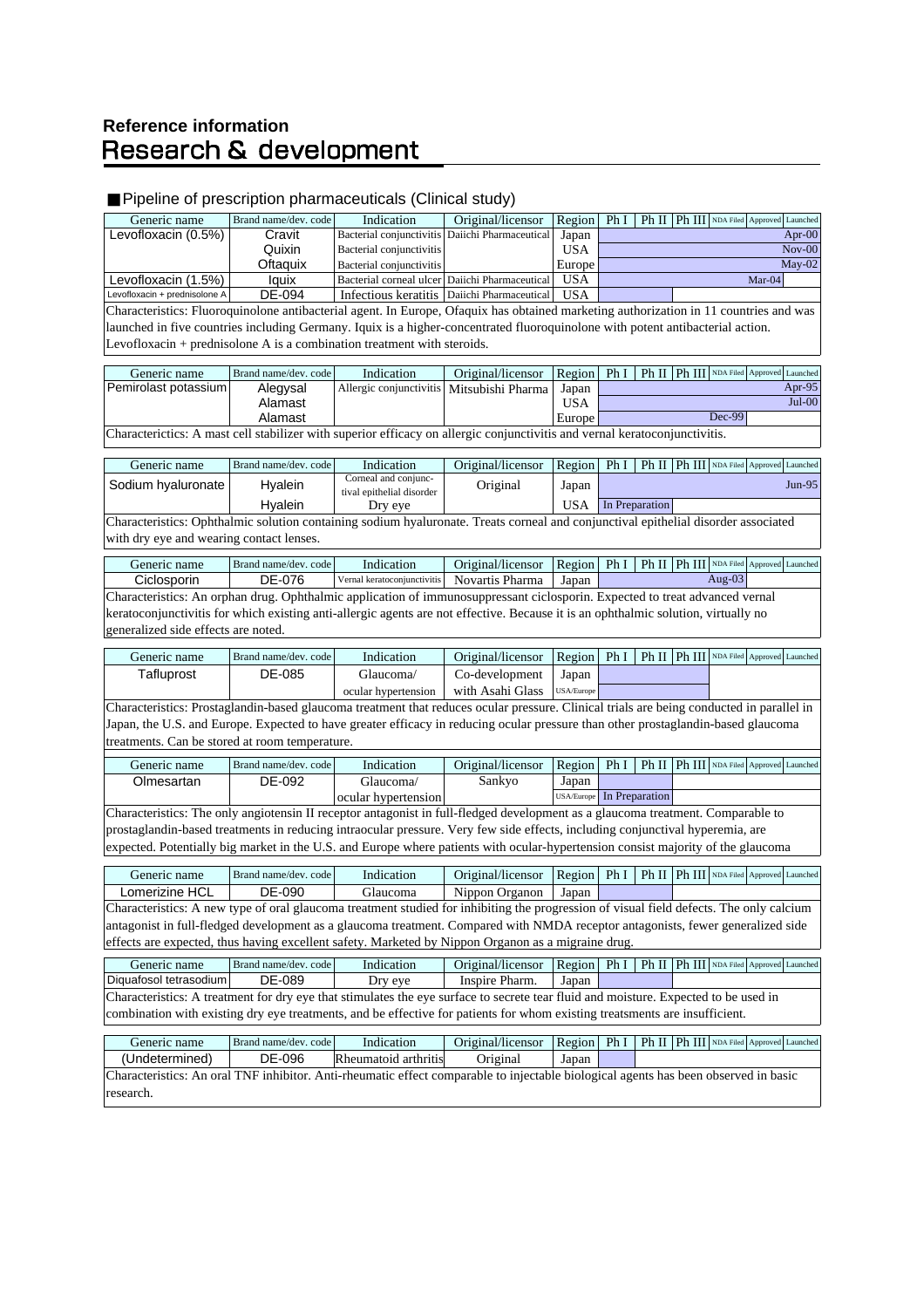

## Pipeline of prescription pharmaceuticals (In preparation for clinical trials)

| Generic name                                                                                                           | Brand name/dev. code         | Indication                             | Original/licensor    |  |  |
|------------------------------------------------------------------------------------------------------------------------|------------------------------|----------------------------------------|----------------------|--|--|
| Gefarnate                                                                                                              | DE-099                       | Corneal and conjunctival epithelial    |                      |  |  |
|                                                                                                                        |                              | disorder associated with dry eye, etc. |                      |  |  |
| Characteristics: Treats corneal and conjunctival epithelial disorder mostly associated with dry eye by stimulating the |                              |                                        |                      |  |  |
| secretion of mucin and promoting the corneal epithelial migration. Preservative-free eye ointment that can be used in  |                              |                                        |                      |  |  |
| combination with existing drugs.                                                                                       |                              |                                        |                      |  |  |
|                                                                                                                        |                              |                                        |                      |  |  |
| Generic name                                                                                                           | Brand name/dev. code         | Indication                             |                      |  |  |
| (Undetermined)                                                                                                         | DE-098 (Anti-APO-1 antibody) | Rheumatoid arthritis                   | Centocor             |  |  |
| Characteristics: Joint injection that induces apoptosis in diseased joints of rheumatoid arthritis patients. Bulk      |                              |                                        |                      |  |  |
| pharmaceutical manufacturing process for actual production scale has been estabilished, and drug development is        |                              |                                        |                      |  |  |
| being studied.                                                                                                         |                              |                                        |                      |  |  |
|                                                                                                                        |                              |                                        |                      |  |  |
| Generic name                                                                                                           | Brand name/dev. code         | Indication                             | Original/in-licensor |  |  |
| <b>Bucillamine</b>                                                                                                     | Rimatil                      | Osteoarthritis (additional indication) | Original             |  |  |
|                                                                                                                        |                              |                                        |                      |  |  |

### Pipeline of medical devices

| Product under development                                                                 | Product name | Region        |  |  |  |  |  |
|-------------------------------------------------------------------------------------------|--------------|---------------|--|--|--|--|--|
| Intraocular lens                                                                          | $MD-13$      | Japan         |  |  |  |  |  |
| Characteristics: Foldable intraocular lens using new material. Already launched in        |              |               |  |  |  |  |  |
| Europe by Lenstec and STAAR Surgical.                                                     |              |               |  |  |  |  |  |
|                                                                                           |              |               |  |  |  |  |  |
| Product under development                                                                 | Product name | Region        |  |  |  |  |  |
| Intraocular lens                                                                          | MD-14        | Japan and USA |  |  |  |  |  |
| Characteristics: Foldable intraocular lens using new material with high refractive index. |              |               |  |  |  |  |  |
| Developed by U.S. subsidiary Advanced Vision Science, Inc.                                |              |               |  |  |  |  |  |

### Changes from November 5, 2003

| Brand name/dev. code | Indication                             | Region               | Status change              |
|----------------------|----------------------------------------|----------------------|----------------------------|
| lauix                | Bacterial corneal ulcer                | USA                  | NDA filed to Launched      |
| Tafluprost/DE-085    | Glaucoma/ocular hypertension           | Japan and USA/Europe | Phase II to Phase III      |
| Olmesartan/DE-092    | Glaucoma/ocular hypertension           | USA/Europe           | In preparation of phase II |
| Gefarnate/DE-099     | Cornial and conjunctival epithelial    | Japan                | In preparation for         |
|                      | disorder associated with dry eye, etc. |                      | clinical trials            |

#### Number of employees in R&D divisions

| Year to                         | 2000.3 | 2001.3 | 2002.3 | 2003.3 | 2004.3              |
|---------------------------------|--------|--------|--------|--------|---------------------|
| R&D<br>represent (consolidated) | חדי    | 404    | 482    | 485    | . <i>. .</i><br>45U |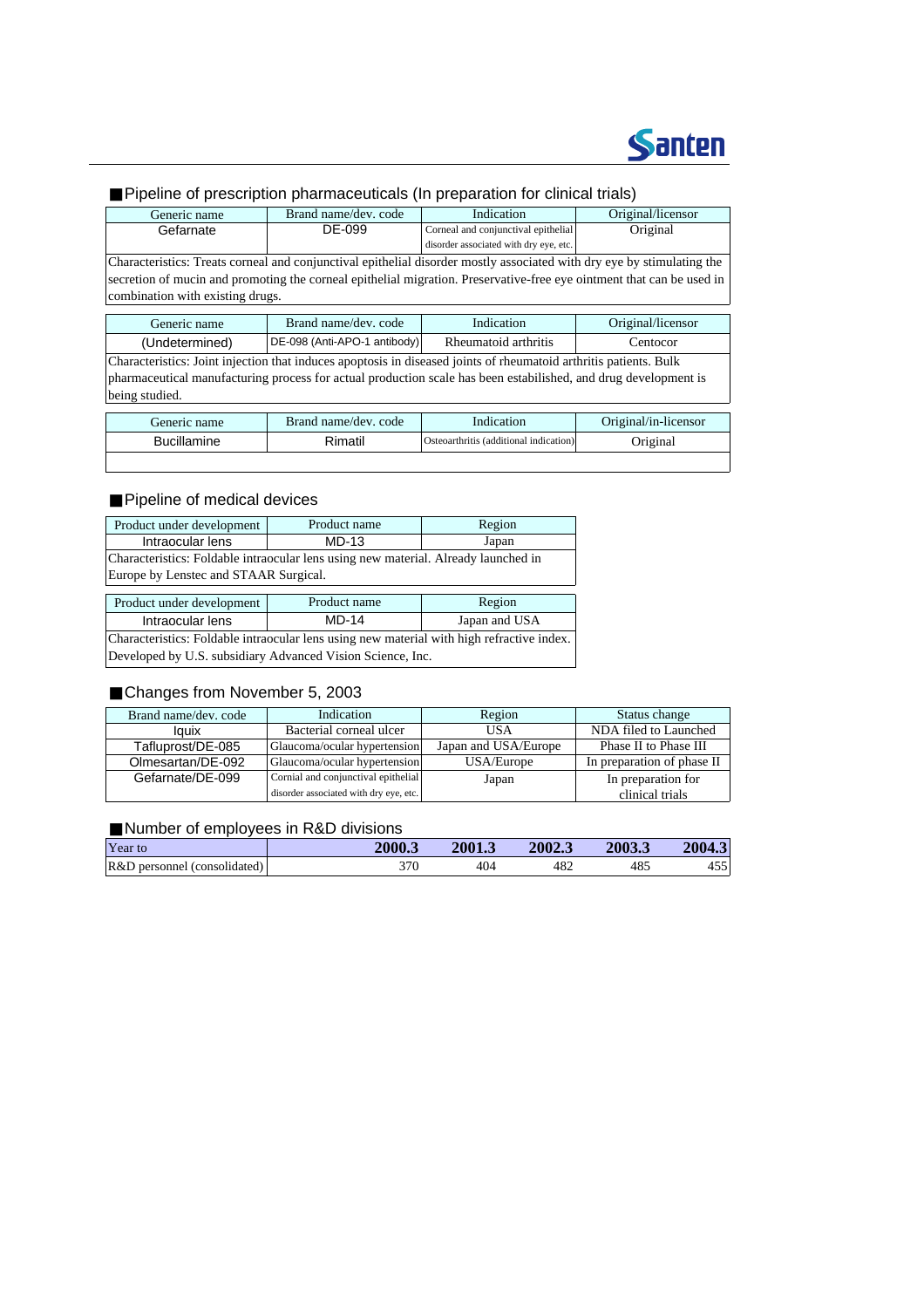# **Pharmaceutical market**

| Revision of National Health Insurance (NHI) drug prices |        |        |        |                          |        |        |        |                          |        | (%)                      |      |      |       |
|---------------------------------------------------------|--------|--------|--------|--------------------------|--------|--------|--------|--------------------------|--------|--------------------------|------|------|-------|
|                                                         | 1992   | 1993   | 1994   | 1995                     | 1996   | 1997   | 1998   | 1999                     | 2000   | 2001                     | 2002 | 2003 | 2004  |
| Industry average                                        | $-8.1$ | $\sim$ | $-6.6$ | $\sim$                   | $-6.8$ | $-4.4$ | $-9.7$ | $\overline{\phantom{a}}$ | $-7.0$ | $\overline{\phantom{a}}$ | -63  | ۰    |       |
| Ophthalmic drugs                                        | $-0.6$ |        | $-1.6$ | $\sim$                   | $-3.5$ | $-1.8$ | $-7.5$ | $\sim$                   | $-62$  | $\overline{\phantom{a}}$ | -60  |      |       |
| Santen                                                  | 0.9    |        | $-0.4$ | $\overline{\phantom{a}}$ | $-2.6$ | $-13$  | $-72$  | $\overline{\phantom{a}}$ | $-57$  | $\overline{\phantom{a}}$ | -60  | -    | $-32$ |
|                                                         |        |        |        |                          |        |        |        |                          |        |                          |      |      |       |

(Compiled by Santen)

Revision of NHI drug prices:

In Japan, drug prices are generally revised every two years to reflect their market price. The drugs marketed at lower market prices will bear larger reduction margins at the revision.

### Major healthcare reforms

|         | 1997 | Enforcement of the Revised Health Insurance System Law.                                                                       |
|---------|------|-------------------------------------------------------------------------------------------------------------------------------|
|         |      | Increased contribution for insured employees (10% to 20%)<br>Revision of the Insurance Law for Seniors                        |
|         |      | Contribution: 500 yen/day for out-patients (up to four times a month) and 1,000 yen/day for<br>in-patients                    |
|         | 2001 | Revision of the Insurance Law for Seniors                                                                                     |
|         |      | Contribution: fixed rate of 10% for out-patients and in-patients                                                              |
| April   | 2002 | Reimbursed consulting fee for physicians were reduced by 2.7% on average                                                      |
|         |      | Revision of prescription fee (two points are added for every prescription of generic drugs)                                   |
| October | 2002 | Increased contribution for seniors (fixed amount system was abolished for a uniform fixed<br>rate system of 10% contribution) |
| April   | 2003 | Increased contribution for insured employees (20% to 30%)                                                                     |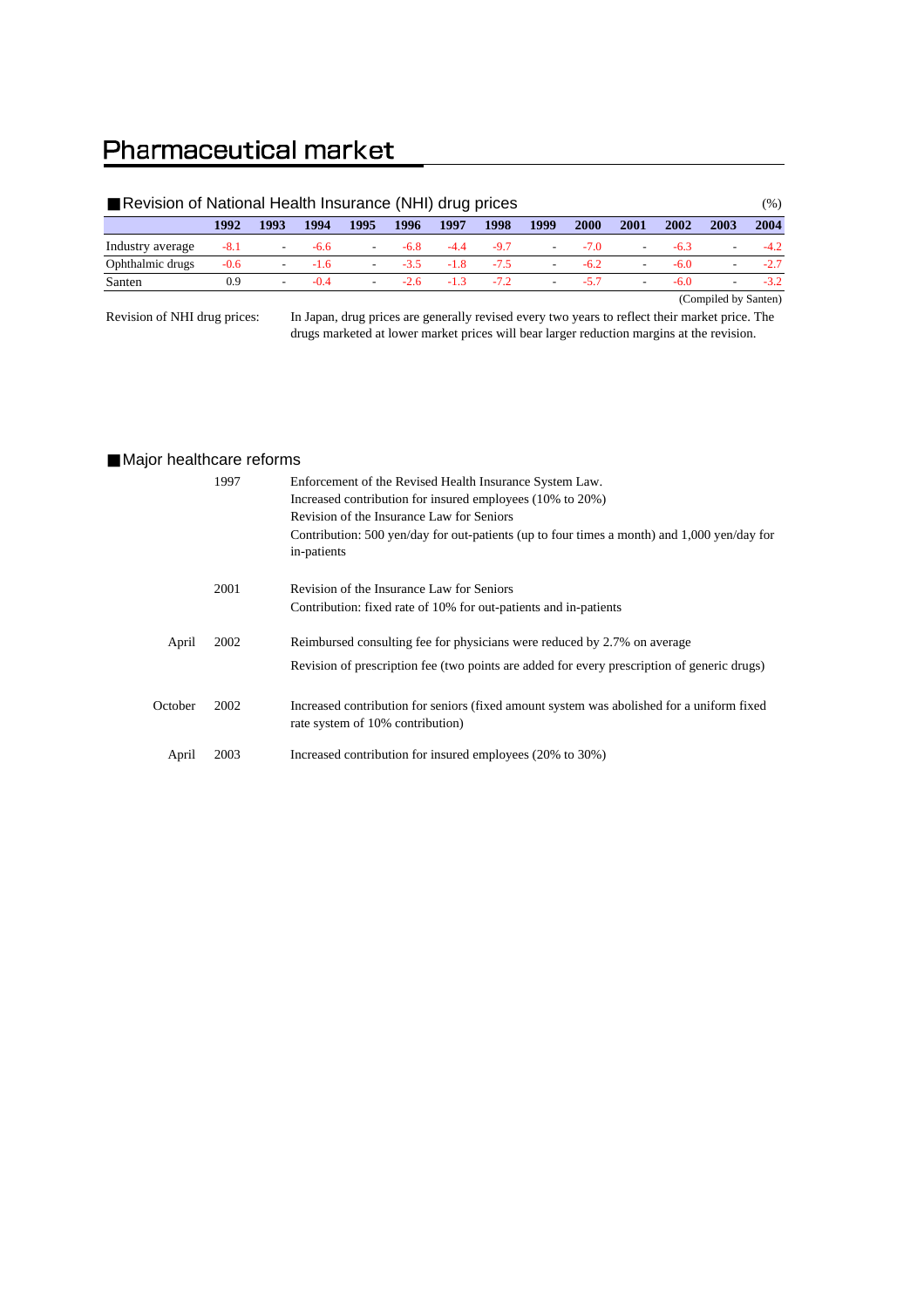# **Santen**

#### Market shares (Billions of yen)

| <b>Year ended March 31</b> | 2000  | 2001  | 2002  | 2003  | 2004  |
|----------------------------|-------|-------|-------|-------|-------|
| Prescription ophthalmics   | 44.2% | 42.9% | 40.3% | 38.9% | 39.0% |
|                            | 179.6 | 189.4 | 197.1 | 195.8 | 194.7 |
| Anti-rheumatic drugs       | 42.9% | 44.9% | 42.8% | 42.1% | 42.5% |
|                            | 18.2  | 19.1  | 20.3  | 21.1  | 22.2  |

Notes: - On an NHI drug price basis. Copyright IMS Japan KK, 2004

- Lower figures indicate market size. Source: Santen analysis based on IMS data

 - Anti-rheumatic drugs exclude immunosuppressants Period: 1999-2003; Unauthorized copy prohibited and biologic agents.

| mainer shares by merapedite area - ophimaining pharmaceuticals<br>$\mu$ and $\mu$ or $\mu$ and $\mu$ |       |       |       |       |       |  |  |  |
|------------------------------------------------------------------------------------------------------|-------|-------|-------|-------|-------|--|--|--|
| <b>Year ended March 31</b>                                                                           | 2000  | 2001  | 2002  | 2003  | 2004  |  |  |  |
| Anti-glaucoma                                                                                        | 22.4% | 19.1% | 17.6% | 17.3% | 16.7% |  |  |  |
|                                                                                                      | 55.3  | 60.2  | 66.1  | 69.0  | 71.7  |  |  |  |
| Anti-infective                                                                                       | 77.4% | 80.8% | 81.8% | 80.9% | 81.0% |  |  |  |
|                                                                                                      | 31.0  | 31.0  | 30.2  | 27.6  | 26.9  |  |  |  |
| Anti-allergy                                                                                         | 31.5% | 29.2% | 18.2% | 17.5% | 20.7% |  |  |  |
|                                                                                                      | 22.9  | 26.8  | 26.5  | 25.0  | 20.8  |  |  |  |
| Agents for surgeries                                                                                 | 42.4% | 41.9% | 41.0% | 39.6% | 39.1% |  |  |  |
|                                                                                                      | 17.7  | 16.0  | 16.0  | 14.8  | 14.5  |  |  |  |
| Corneal disease treatments                                                                           | 89.9% | 89.3% | 89.0% | 85.4% | 82.4% |  |  |  |
|                                                                                                      | 13.9  | 15.3  | 17.2  | 18.8  | 21.0  |  |  |  |
| Anti-cataract                                                                                        | 43.5% | 47.0% | 50.1% | 53.3% | 55.4% |  |  |  |
|                                                                                                      | 8.0   | 7.9   | 7.7   | 7.7   | 7.1   |  |  |  |
| Corticosteroids                                                                                      | 55.9% | 56.2% | 56.0% | 53.1% | 51.6% |  |  |  |
|                                                                                                      | 12.5  | 12.7  | 12.5  | 11.4  | 10.9  |  |  |  |

Market shares by therapeutic area - ophthalmic pharmaceuticals (Billions of yen)

Notes: - On an NHI drug price basis. Copyright IMS Japan KK, 2004

- Lower figures indicate market size. Source: Santen analysis based on IMS data

Period: 1999-2003; Unauthorized copy prohibited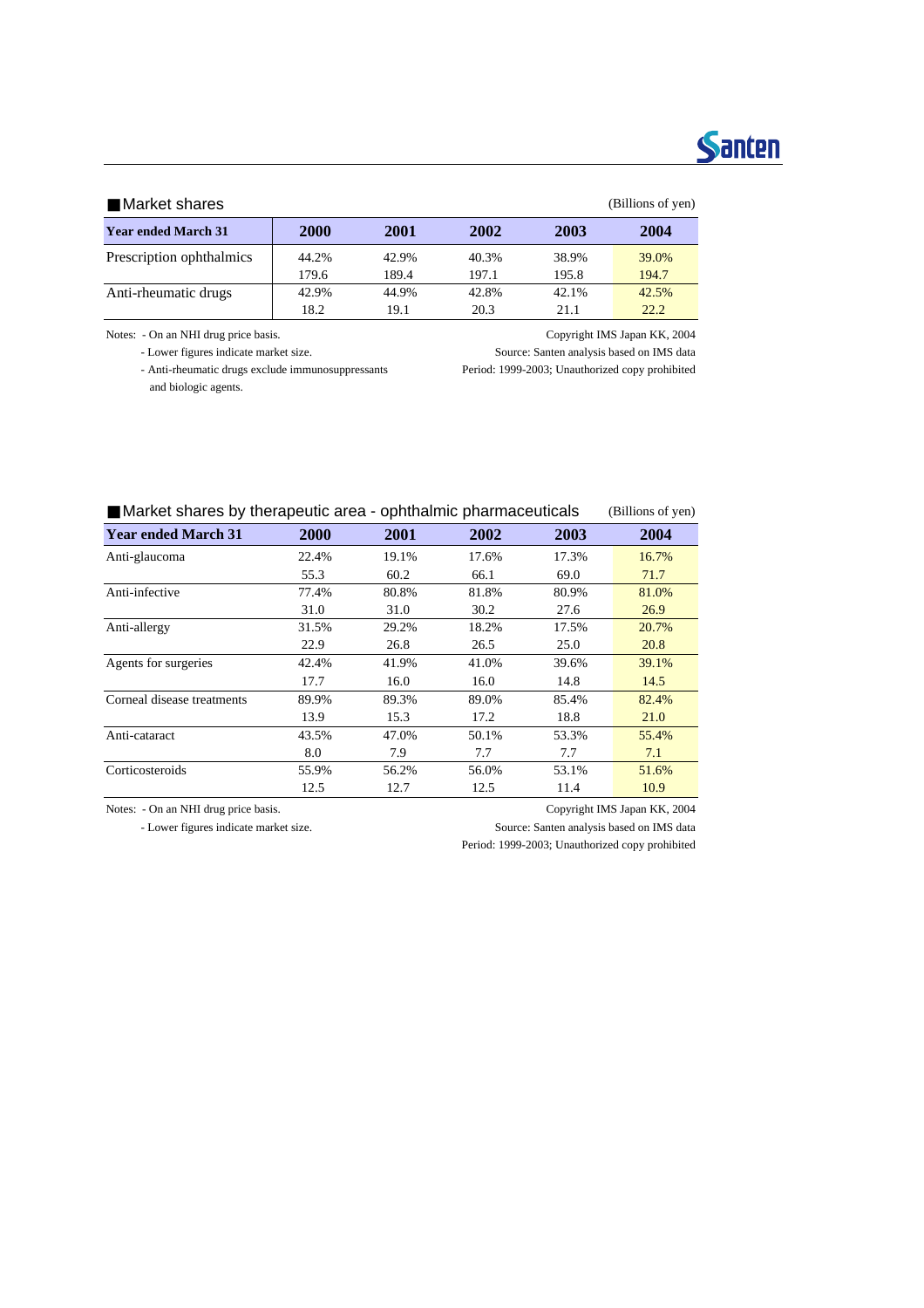# **Stock information**

| Share price          |       |                      |          |          |       |       |       |                                    |       | Yen and thousand shares |       |                      |
|----------------------|-------|----------------------|----------|----------|-------|-------|-------|------------------------------------|-------|-------------------------|-------|----------------------|
|                      |       | <b>Apr-03 May-03</b> | $Jun-03$ | $Jul-03$ |       |       |       | Aug-03 Sep-03 Oct-03 Nov-03 Dec-03 |       | Jan-04                  |       | <b>Feb-04 Mar-04</b> |
| Share price:<br>Open | 1.169 | 1.201                | l.180    | 1.160    | 1.196 | 1.296 | .260  | 1.231                              | 1.295 | 1.408                   | 1.426 | 1.475                |
| High                 | 1.225 | 1.211                | 1.195    | 1.200    | 1.350 | 1.300 | 1.288 | 1.312                              | 1,435 | 1.475                   | 1.501 | 1.770                |
| Low                  | 1.130 | 1.110                | 1.141    | 1.152    | 1.151 | 1.230 | 1.152 | 1.180                              | 1.280 | 1.362                   | 1.376 | 1.475                |
| End of month         | 1.200 | 1.182                | 1.145    | 1.176    | .260  | 1.250 | 1.211 | 1.295                              | .427  | 1.386                   | 1.500 | 1,740                |
| Volume               | .633  | 1.950                | .545     | 2.636    | 2.574 | 2.774 | 3.182 | 3.154                              | 2.886 | 3.026                   | 2.675 | 5.930                |



| Major shareholders                                            |                 | As of March 31, 2004 |
|---------------------------------------------------------------|-----------------|----------------------|
| <b>Name</b>                                                   | Number of       | Percentage of        |
|                                                               | shares Held     | voting rights        |
|                                                               | Thousand shares | %                    |
| Northern Trust Company AVFC Sub-account                       | 11,746          | 13.4                 |
| American Clients                                              |                 |                      |
| Japan Trustee Service Bank, Ltd.                              | 5,568           | 6.3                  |
| Japan master Trust and Banking Co., Ltd.                      | 4.807           | 5.5                  |
| Mita Sangyo Co., Ltd.                                         | 4,756           | 5.4                  |
| Nippon Life Insurance Company                                 | 3.051           | 3.5                  |
| The Tokio Marine and Fire Insurance Co., Ltd.                 | 2,668           | 3.0                  |
| <b>UFJ Bank Limited</b>                                       | 2,358           | 2.7                  |
| The Bank of Tokyo-Mitsubishi, Ltd.                            | 2,358           | 2.7                  |
| Trust and Custody Services Bank, Ltd.                         | 2,077           | 2.4                  |
| Royal Trust Corporation of Canada, London-<br>Lending Account | 1,691           | 1.9                  |

Shares, convertible bonds and stock option

| <b>Year ended March 31</b>                                                               | <b>2000</b> | 2001   | 2002   | 2003   | 2004   |
|------------------------------------------------------------------------------------------|-------------|--------|--------|--------|--------|
| Number of shares outstanding (thousand shares)                                           | 95,074      | 92,720 | 90,704 | 90,704 | 87,963 |
| Third Unsecured Convertible Bonds -balance<br>(millions of yen)                          | 19.945      | 19.945 | 19.945 | 19.945 |        |
| Stock option balance (thousand shares)                                                   | 172         | 199    | 243    | 335    | 472.6  |
| Granted in June 1998 - 106 thousand shares<br>at 1,540 yen/share                         | 106         | 73     | 62     | 62     | 62     |
| Granted in June 1999 - 66 thousand shares<br>at 2,480 yen/share                          | 66          | 66     | 66     | 66     | 66     |
| Granted in June 2000 - 60 thousand shares<br>at $2,705$ yen/share                        |             | 60     | 60     | 60     | 60     |
| Granted in June 2001 - 55 thousand shares<br>at 2,299 yen/share                          |             |        | 55     | 55     | 55     |
| Granted in June 2002 - 92 thousand shares                                                |             |        |        | 92     | 92     |
| at 1,326 yen/share<br>Granted in June 2003 - 137.6 thousand shares<br>at 1,176 yen/share |             |        |        |        | 137.6  |

Note: 1 The company repurchased and retired 2,387 thousand shares in March 2001 , 2,027 thousand shares in March 2002 and 2,741 thousand shares in March 2004.

2 The convertible bonds were redeemed on September 30,2003.

3 The company has a stock-based compensation plans under which stock options are granted to directors and corporate officers.

The grants are fully exercisable after two years.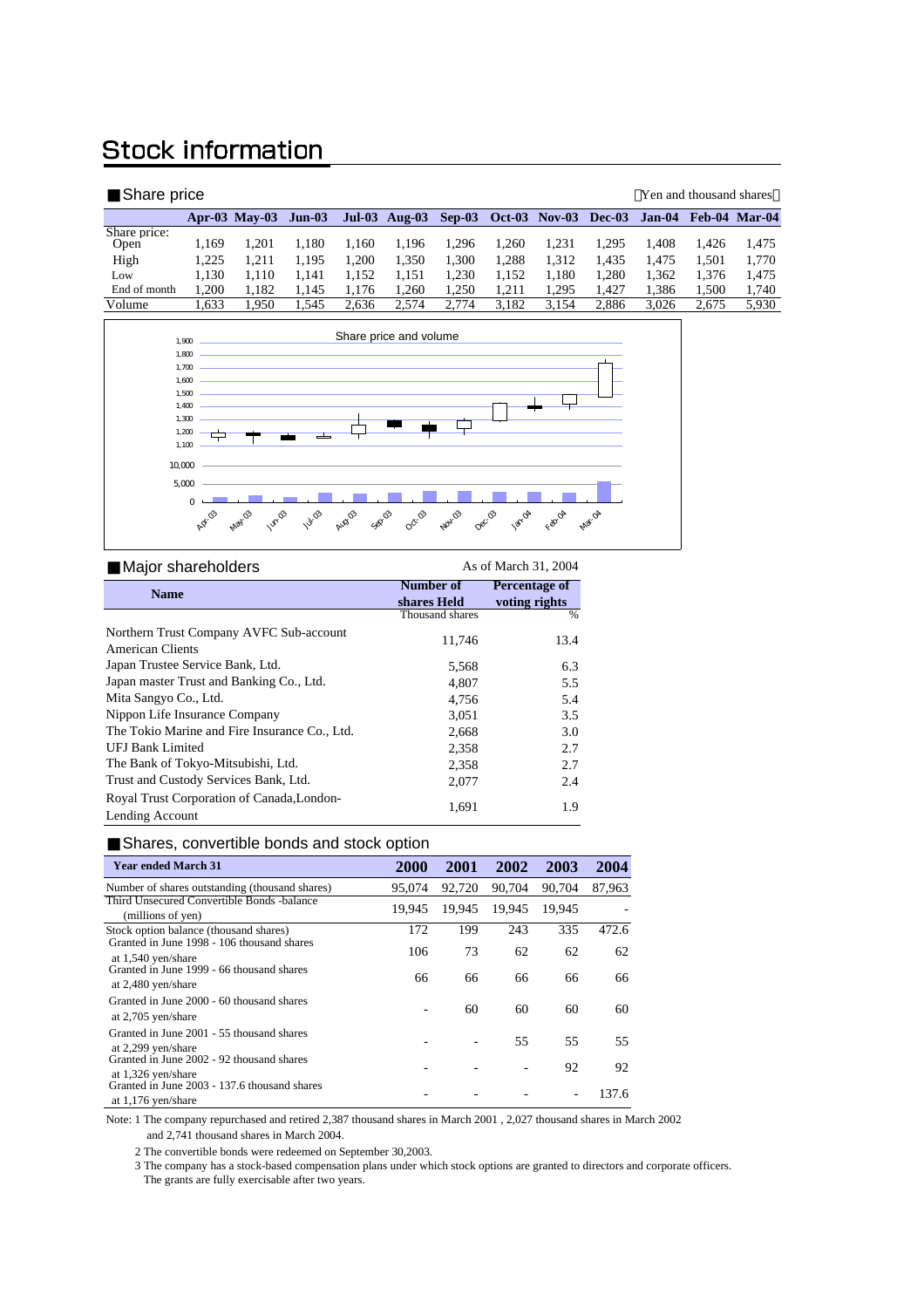| <b>Year ended March 31</b>   | 2000     |                   | 2001     |             | 2002            |                   | 2003     |          | 2004     |                   |
|------------------------------|----------|-------------------|----------|-------------|-----------------|-------------------|----------|----------|----------|-------------------|
|                              | Thousand | Propor-           | Thousand |             | Propor-Thousand | Propor-           | Thousand | Propor-  | Thousand | Propor-           |
|                              | shares   | $\frac{1}{2}$ (%) | shares   | tion $(\%)$ | shares          | $\frac{1}{2}$ (%) | shares   | tion (%) | shares   | $\frac{1}{2}$ (%) |
| Financial institutions       | 50,099   | 52.7              | 52,429   | 56.5        | 41,005          | 45.2              | 36,302   | 40.0     | 30,740   | 34.9              |
| City & regional banks        | 14,862   | 15.6              | 11,581   | 12.5        | 9,054           | 9.9               | 6,660    | 7.3      | 5,428    | 6.2               |
| Trust banks                  | 24,853   | 26.2              | 29.651   | 32.0        | 20.641          | 22.8              | 19.018   | 21.0     | 16,201   | 18.4              |
| (concerned in trust works)   | 22,055   |                   | 26,824   |             | 18,429          |                   | 15,743   |          | 13,422   |                   |
| Life and non-life insurance  | 10,255   | 10.8              | 11,136   | 12.0        | 11,033          | 12.2              | 10.414   | 11.5     | 9.007    | 10.2              |
| Other financial institutions | 128      | 0.1               | 61       | 0.1         | 276             | 0.3               | 208      | 0.2      | 103      | 0.1               |
| Securities firms             | 499      | 0.5               | 385      | 0.5         | 646             | 0.7               | 293      | 0.3      | 368      | 0.4               |
| Other institutions           | 11.497   | 12.1              | 10.398   | 11.2        | 10.300          | 11.4              | 10.555   | 11.6     | 10,512   | 12.0              |
| Foreign investors            | 18.041   | 19.0              | 15.868   | 17.1        | 23.675          | 26.1              | 24,580   | 27.1     | 31,306   | 35.6              |
| Individual investors         | 14,915   | 15.7              | 13.624   | 14.7        | 15.073          | 16.6              | 16,200   | 17.9     | 15,001   | 17.1              |
| Treasury stock               | 23       | 0.0               | 18       | 0.0         | 2               | 0.0               | 2,771    | 3.1      | 33       | 0.0               |
| Total                        | 95,075   | 100.0             | 92.721   | 100.0       | 90.704          | 100.0             | 90.704   | 100.0    | 87,963   | 100.0             |

### Breakdown of shareholding by number of shares

Note: Trading unit for Santen shares were reduced to 100 shares from 1,000 shares effective August 1, 2002

#### Breakdown of shareholding by number of shareholders

| <b>Year ended March 31</b>   | 2000         |                   | 2001         |             | 2002            |             | 2003            |             | 2004            |             |
|------------------------------|--------------|-------------------|--------------|-------------|-----------------|-------------|-----------------|-------------|-----------------|-------------|
|                              | Thousand     | Propor-           | Thousand     |             | Propor-Thousand |             | Propor-Thousand |             | Propor-Thousand | Propor-     |
|                              | shareholders | $\frac{1}{2}$ (%) | shareholders | tion $(\%)$ | shareholders    | tion $(\%)$ | shareholders    | tion $(\%)$ | shareholders    | tion $(\%)$ |
| Financial institutions       | 114          | 2.2               | 108          | 2.2         | 107             | 1.8         | 98              | 1.2         | 83              | 1.0         |
| City & regional banks        | 15           | 0.3               | 15           | 0.3         | 13              | 0.2         | 8               | 0.1         | 7               | 0.1         |
| Trust banks                  | 60           | 1.2               | 57           | 1.2         | 60              | 1.0         | 55              | 0.7         | 46              | 0.6         |
| Life and non-life insurance  | 33           | 0.6               | 32           | 0.6         | 28              | 0.5         | 29              | 0.4         | 27              | 0.3         |
| Other financial institutions | 6            | 0.1               | 4            | 0.1         | 6               | 0.1         | 6               | 0.1         | 3               | 0.0         |
| Securities firms             | 20           | 0.4               | 22           | 0.5         | 35              | 0.6         | 28              | 0.4         | 28              | 0.4         |
| Other institutions           | 140          | 2.7               | 132          | 2.7         | 137             | 2.3         | 134             | 1.7         | 130             | 1.7         |
| Foreign investors            | 168          | 3.3               | 162          | 3.4         | 148             | 2.4         | 119             | 1.5         | 122             | 1.5         |
| Individual investors         | 4,679        | 91.3              | 4,387        | 91.2        | 5,583           | 92.9        | 7.493           | 95.2        | 7.498           | 95.4        |
| Treasury stock               |              | 0.0               |              | 0.0         |                 | 0.0         |                 | 0.0         | 1               | 0.0         |
| Total                        | 5,122        | 100.0             | 4.812        | 100.0       | 6.011           | 100.0       | 7.873           | 100.0       | 7.862           | 100.0       |



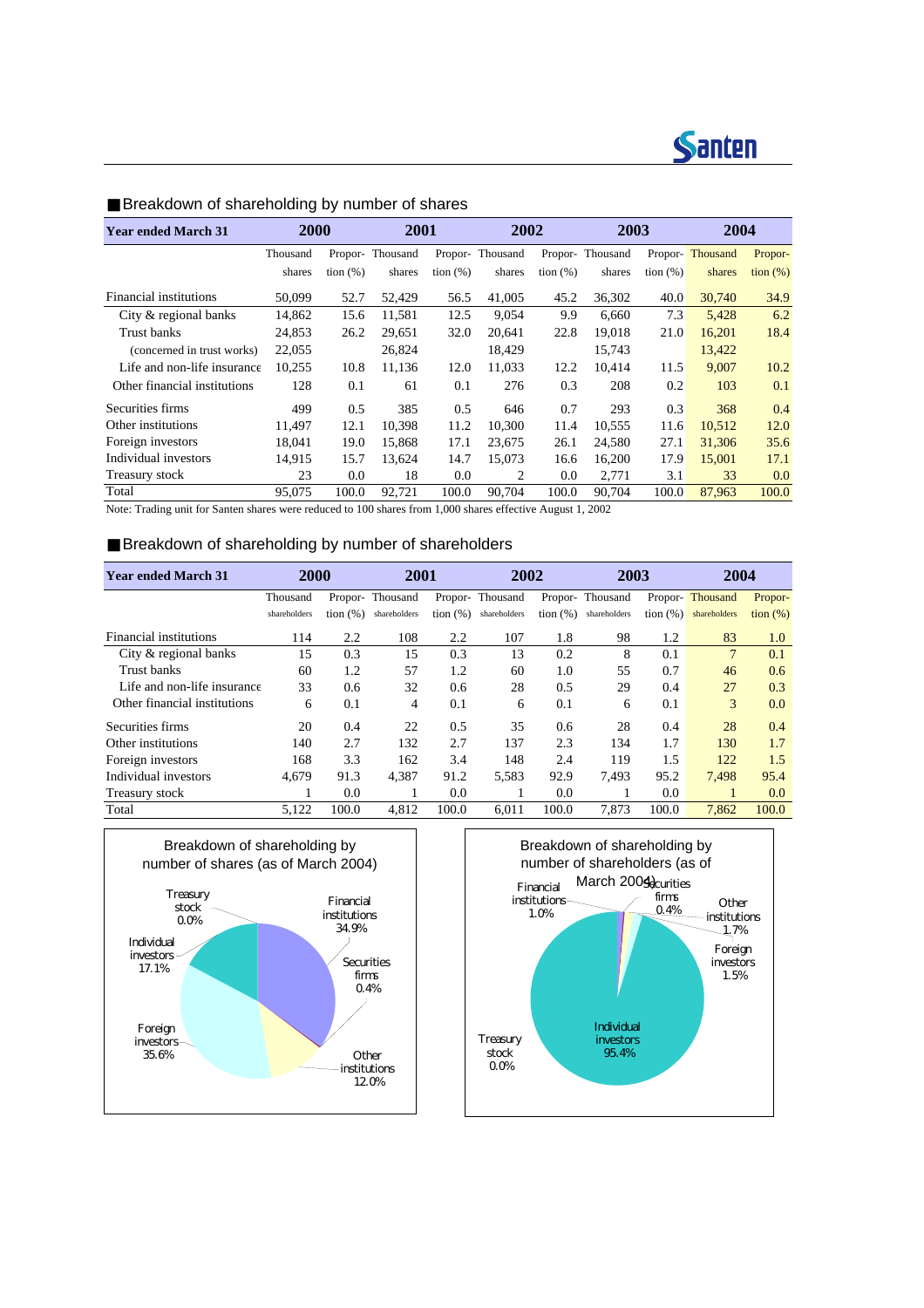## **News releases during April 2003-March 2004**

For details, please refer to our Investor Relations Web site (http://www.santen.co.jp/ir/en/news).

| (Date)    | (Summary)                                                                                                                                                                                                                                                                                                                                                                                                           |
|-----------|---------------------------------------------------------------------------------------------------------------------------------------------------------------------------------------------------------------------------------------------------------------------------------------------------------------------------------------------------------------------------------------------------------------------|
| 8-Apr     | Santen Appoints Actor Tetsuji Tamayama as the Latest Spokesperson for Sante FX Neo<br>Santen appointed actor Tetsuji Tamayama as the latest spokesperson for its over-the-counter eye<br>drop brand Sante FX Neo and began new TV commercials featuring Tamayama.                                                                                                                                                   |
| 2-May     | "Hitomi Gakuen" Internet Site Enhanced<br>Santen added information on back-of-the-eye diseases to "Hitomi Gakuen," its Internet educational<br>site for patients. The site now covers all areas of ophthalmology.                                                                                                                                                                                                   |
| 6-May     | Santen Submits New Drug Application to FDA for Levofloxacin 1.5%<br>Santen submitted a new drug application (NDA) to the U.S. Food and Drug Administration (FDA)<br>for levofloxacin 1.5% on April 30. Levofloxacin 1.5% is a higher concentration formulation of<br>Santen's anti-infective ophthalmic Quixin (Brand name in Japan: Cravit).                                                                       |
| 9-May     | Santen to Issue Stock Acquisition Rights for the Purpose of Granting Stock Options<br>Santen's Board of Directors adopted a resolution to issue stock acquisition rights for the purpose of<br>granting stock options to Santen's directors, corporate officers and directors of major overseas<br>subsidiaries. The resolution was approved at the 91st Annual General Meeting of Shareholders held<br>on June 26. |
| 9-May     | <b>Change of Accounting Auditors</b><br>The division of Shin Nihon & Co. that has been responsible for auditing Santen's financial                                                                                                                                                                                                                                                                                  |
|           | substantially maintain Santen's current auditing structure, Santen appointed AZSA & Co. as its new<br>accounting auditor.                                                                                                                                                                                                                                                                                           |
| 9-May     | Santen's Board of Directors resolved to shorten the office term of directors from two years to one<br>and appoint Dr. Kosei Furukawa as the Outside Director. The resolution was approved at the 91st<br>Annual General Meeting of Shareholders held on June 26.                                                                                                                                                    |
| $9$ -May  | <b>Notice Regarding Share Buyback</b><br>Santen's Board of Directors resolved the buyback of its common stock with par value up to<br>4,000,000 shares and 5,000 million yen. This was approved in the 91st Annual General Meeting of<br>Shareholders held on June 26, 2002.                                                                                                                                        |
| 11-Aug    |                                                                                                                                                                                                                                                                                                                                                                                                                     |
|           | <b>Treatment, Ciclosporin Ophthalmic Solution</b><br>Santen applied for manufacturing approval for its vernal keratoconjunctivitis treatment, ciclosporin<br>ophthalmic solution (generic name) in Japan on August 8. The drug is expected to treat advanced                                                                                                                                                        |
| $28$ -Aug | <b>Santen Establishes Helpline of Compliance Practice</b><br>As part of Santen's effort in strengthening corporate governance, Santen established a helpline for its                                                                                                                                                                                                                                                |
| 5-Sep     | Santen Announces Closure of its U.S. Subsidiary, Phacor Inc.<br>Santen decided not to invest further in Phacor Inc., its U.S. subsidiary specializing in the research<br>and development of phacoemulsification machines.                                                                                                                                                                                           |